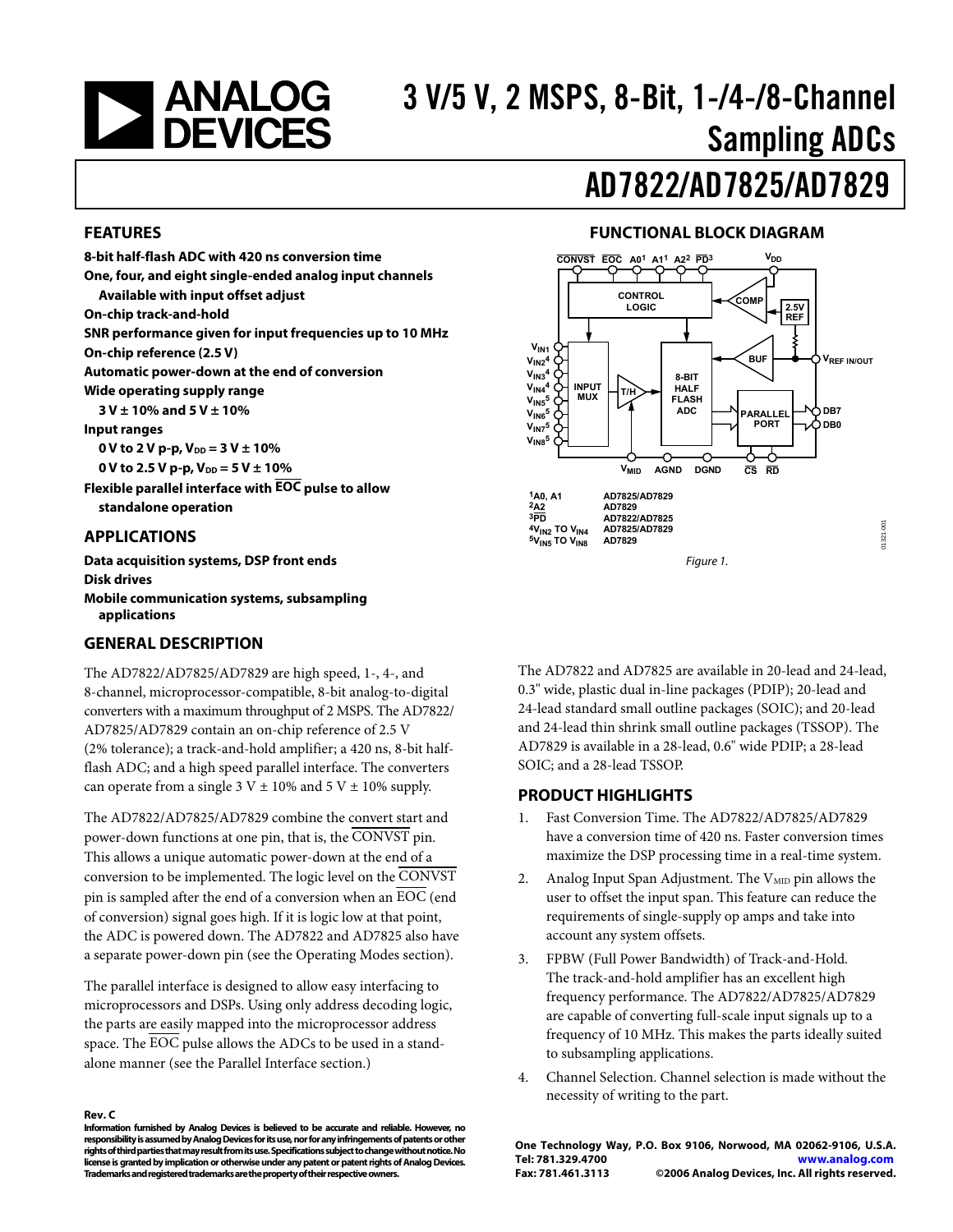## <span id="page-1-0"></span>TABLE OF CONTENTS

| AD7822/AD7825/AD7829 to PIC16C6x/PIC16C7x 18 |  |
|----------------------------------------------|--|
| AD7822/AD7825/AD7829 to ADSP-21xx  18        |  |
| Interfacing Multiplexer Address Inputs  18   |  |
|                                              |  |
|                                              |  |
|                                              |  |

### **REVISION HISTORY**

| $8/06$ —Rev. B to Rev. C |  |
|--------------------------|--|
|--------------------------|--|

| Changes to Typical Connection Diagram Section  10 |  |
|---------------------------------------------------|--|
|                                                   |  |
|                                                   |  |

### **10/01—Rev. A to Rev. B**

| Added AD7822 Stand-Alone Operation section  15 |  |
|------------------------------------------------|--|

12/99**—Rev. 0 to Rev. A**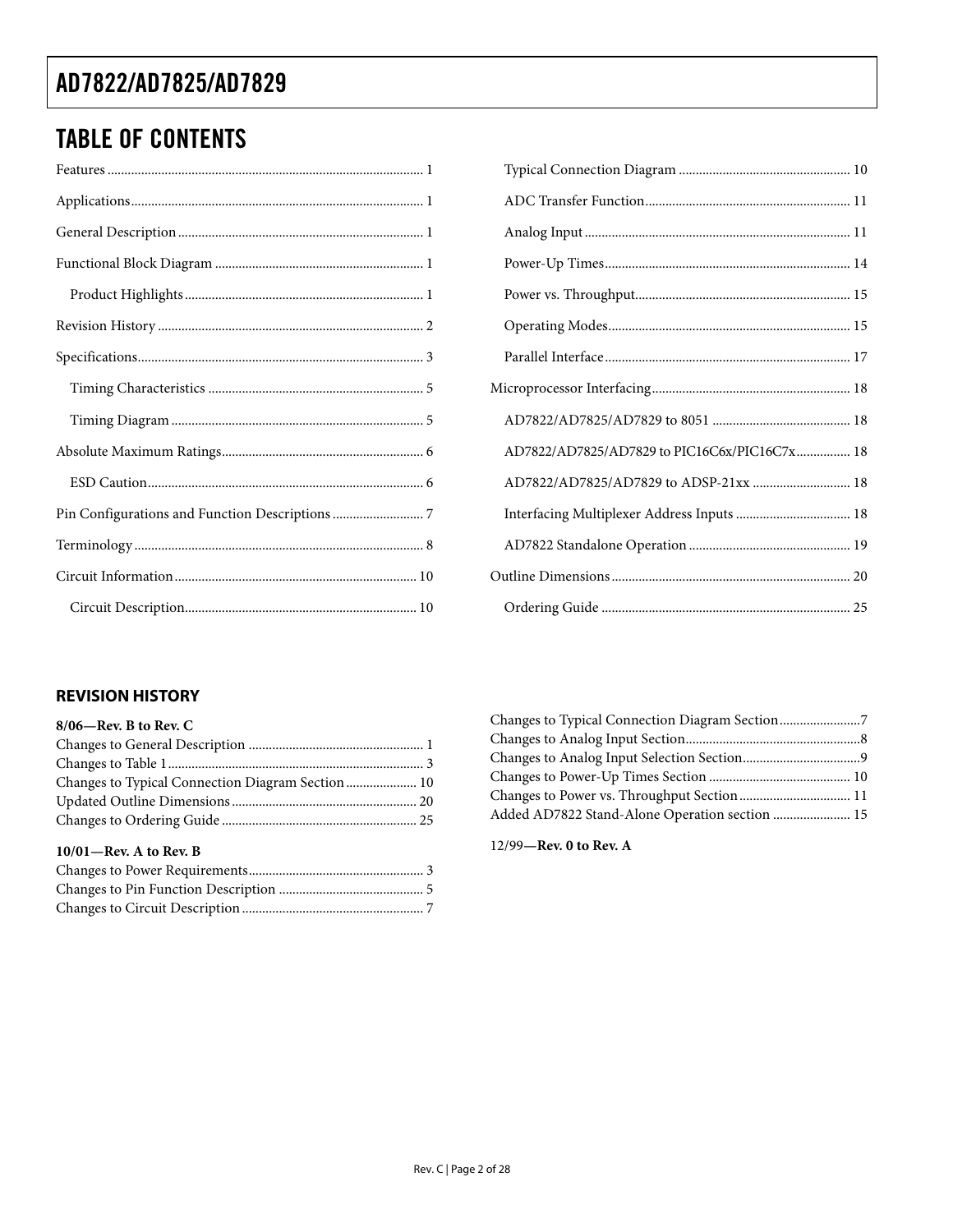## <span id="page-2-0"></span>**SPECIFICATIONS**

 $V_{\text{DD}} = 3 \text{ V} \pm 10\%, \text{V}_{\text{DD}} = 5 \text{ V} \pm 10\%, \text{GND} = 0 \text{ V}, \text{V}_{\text{REF IN/OUT}} = 2.5 \text{ V}.$  All specifications  $-40^{\circ}\text{C}$  to +85°C, unless otherwise noted.

### **Table 1.**

<span id="page-2-1"></span>

| DYNAMIC PERFORMANCE<br>$f_{IN}$ = 30 kHz, $f_{SAMPLE}$ = 2 MHz<br>Signal to (Noise + Distortion) Ratio <sup>1</sup><br>48<br>dB min<br>Total Harmonic Distortion <sup>1</sup><br>dB max<br>$-55$<br>$-55$<br>Peak Harmonic or Spurious Noise <sup>1</sup><br>dB max<br>Intermodulation Distortion <sup>1</sup><br>$fa = 27.3$ kHz, $fb = 28.3$ kHz<br>Second-Order Terms<br>$-65$<br>dB typ<br>Third-Order Terms<br>$-65$<br>dB typ<br>Channel-to-Channel Isolation <sup>1</sup><br>$-70$<br>dB typ<br>$f_{IN}$ = 20 kHz<br>DC ACCURACY<br>Resolution<br>8<br><b>Bits</b><br>Minimum Resolution for Which<br>No Missing Codes Are Guaranteed<br>8<br><b>Bits</b><br>Integral Nonlinearity (INL) <sup>1</sup><br>LSB max<br>$\pm 0.75$<br>Differential Nonlinearity (DNL) <sup>1</sup><br>LSB max<br>$\pm 0.75$<br>Gain Error <sup>1</sup><br>±2<br>LSB max<br>Gain Error Match <sup>1</sup><br>±0.1<br>LSB typ<br>Offset Error <sup>1</sup><br>LSB max<br>±1<br>Offset Error Match <sup>1</sup><br>±0.1<br>LSB typ<br>ANALOG INPUTS <sup>2</sup><br>See Analog Input section<br>$V_{DD} = 5 V \pm 10\%$<br>Input voltage span = $2.5$ V<br>V max<br>V <sub>IN1</sub> to V <sub>IN8</sub> Input Voltage<br><b>V</b> <sub>DD</sub><br>$\Omega$<br>V min<br>Default $V_{MID} = 1.25 V$<br>V <sub>MID</sub> Input Voltage<br>$V_{DD} - 1.25$<br>V max<br>1.25<br>V min<br>$V_{DD} = 3 V \pm 10\%$<br>Input voltage span = $2V$<br>VIN1 to VIN8 Input Voltage<br><b>V</b> <sub>DD</sub><br>V max<br>$\Omega$<br>V min<br>Default $V_{MID} = 1 V$<br>V <sub>MID</sub> Input Voltage<br>$V_{DD} - 1$<br>V max<br>V min<br>1<br>V <sub>IN</sub> Input Leakage Current<br>±1<br>µA max<br>V <sub>IN</sub> Input Capacitance<br>15<br>pF max<br>V <sub>MID</sub> Input Impedance<br>6<br>kΩ typ<br><b>REFERENCE INPUT</b><br>VREF IN/OUT Input Voltage Range<br>2.55<br>V max<br>$2.5 V + 2%$<br>$2.5 V - 2%$<br>2.45<br>V min<br>Input Current<br>µA typ<br>100<br>µA max<br><b>ON-CHIP REFERENCE</b><br>Nominal 2.5 V<br>Reference Error<br>±50<br>mV max<br><b>Temperature Coefficient</b><br>50<br>ppm/°C typ<br><b>LOGIC INPUTS</b><br>Input High Voltage, VINH<br>2.4<br>V min<br>$V_{DD} = 5 V \pm 10\%$<br>Input Low Voltage, VINL<br>0.8<br>$V_{DD} = 5 V \pm 10\%$<br>V max<br>Input High Voltage, VINH<br>$V_{DD} = 3 V \pm 10\%$<br>$\overline{2}$<br>V min<br>Input Low Voltage, VINL<br>$V_{DD} = 3 V \pm 10\%$<br>0.4<br>V max<br>Input Current, IIN<br>µA max<br>10 nA typical, $V_{IN} = 0$ V to $V_{DD}$<br>±1 | Parameter              | <b>Version B</b> | Unit   | <b>Test Condition/Comment</b> |
|------------------------------------------------------------------------------------------------------------------------------------------------------------------------------------------------------------------------------------------------------------------------------------------------------------------------------------------------------------------------------------------------------------------------------------------------------------------------------------------------------------------------------------------------------------------------------------------------------------------------------------------------------------------------------------------------------------------------------------------------------------------------------------------------------------------------------------------------------------------------------------------------------------------------------------------------------------------------------------------------------------------------------------------------------------------------------------------------------------------------------------------------------------------------------------------------------------------------------------------------------------------------------------------------------------------------------------------------------------------------------------------------------------------------------------------------------------------------------------------------------------------------------------------------------------------------------------------------------------------------------------------------------------------------------------------------------------------------------------------------------------------------------------------------------------------------------------------------------------------------------------------------------------------------------------------------------------------------------------------------------------------------------------------------------------------------------------------------------------------------------------------------------------------------------------------------------------------------------------------------------------------------------------------------------------------------------------------------------------------------------------------------------------------------------------------------------------------------------------------------------------------------|------------------------|------------------|--------|-------------------------------|
|                                                                                                                                                                                                                                                                                                                                                                                                                                                                                                                                                                                                                                                                                                                                                                                                                                                                                                                                                                                                                                                                                                                                                                                                                                                                                                                                                                                                                                                                                                                                                                                                                                                                                                                                                                                                                                                                                                                                                                                                                                                                                                                                                                                                                                                                                                                                                                                                                                                                                                                        |                        |                  |        |                               |
|                                                                                                                                                                                                                                                                                                                                                                                                                                                                                                                                                                                                                                                                                                                                                                                                                                                                                                                                                                                                                                                                                                                                                                                                                                                                                                                                                                                                                                                                                                                                                                                                                                                                                                                                                                                                                                                                                                                                                                                                                                                                                                                                                                                                                                                                                                                                                                                                                                                                                                                        |                        |                  |        |                               |
|                                                                                                                                                                                                                                                                                                                                                                                                                                                                                                                                                                                                                                                                                                                                                                                                                                                                                                                                                                                                                                                                                                                                                                                                                                                                                                                                                                                                                                                                                                                                                                                                                                                                                                                                                                                                                                                                                                                                                                                                                                                                                                                                                                                                                                                                                                                                                                                                                                                                                                                        |                        |                  |        |                               |
|                                                                                                                                                                                                                                                                                                                                                                                                                                                                                                                                                                                                                                                                                                                                                                                                                                                                                                                                                                                                                                                                                                                                                                                                                                                                                                                                                                                                                                                                                                                                                                                                                                                                                                                                                                                                                                                                                                                                                                                                                                                                                                                                                                                                                                                                                                                                                                                                                                                                                                                        |                        |                  |        |                               |
|                                                                                                                                                                                                                                                                                                                                                                                                                                                                                                                                                                                                                                                                                                                                                                                                                                                                                                                                                                                                                                                                                                                                                                                                                                                                                                                                                                                                                                                                                                                                                                                                                                                                                                                                                                                                                                                                                                                                                                                                                                                                                                                                                                                                                                                                                                                                                                                                                                                                                                                        |                        |                  |        |                               |
|                                                                                                                                                                                                                                                                                                                                                                                                                                                                                                                                                                                                                                                                                                                                                                                                                                                                                                                                                                                                                                                                                                                                                                                                                                                                                                                                                                                                                                                                                                                                                                                                                                                                                                                                                                                                                                                                                                                                                                                                                                                                                                                                                                                                                                                                                                                                                                                                                                                                                                                        |                        |                  |        |                               |
|                                                                                                                                                                                                                                                                                                                                                                                                                                                                                                                                                                                                                                                                                                                                                                                                                                                                                                                                                                                                                                                                                                                                                                                                                                                                                                                                                                                                                                                                                                                                                                                                                                                                                                                                                                                                                                                                                                                                                                                                                                                                                                                                                                                                                                                                                                                                                                                                                                                                                                                        |                        |                  |        |                               |
|                                                                                                                                                                                                                                                                                                                                                                                                                                                                                                                                                                                                                                                                                                                                                                                                                                                                                                                                                                                                                                                                                                                                                                                                                                                                                                                                                                                                                                                                                                                                                                                                                                                                                                                                                                                                                                                                                                                                                                                                                                                                                                                                                                                                                                                                                                                                                                                                                                                                                                                        |                        |                  |        |                               |
|                                                                                                                                                                                                                                                                                                                                                                                                                                                                                                                                                                                                                                                                                                                                                                                                                                                                                                                                                                                                                                                                                                                                                                                                                                                                                                                                                                                                                                                                                                                                                                                                                                                                                                                                                                                                                                                                                                                                                                                                                                                                                                                                                                                                                                                                                                                                                                                                                                                                                                                        |                        |                  |        |                               |
|                                                                                                                                                                                                                                                                                                                                                                                                                                                                                                                                                                                                                                                                                                                                                                                                                                                                                                                                                                                                                                                                                                                                                                                                                                                                                                                                                                                                                                                                                                                                                                                                                                                                                                                                                                                                                                                                                                                                                                                                                                                                                                                                                                                                                                                                                                                                                                                                                                                                                                                        |                        |                  |        |                               |
|                                                                                                                                                                                                                                                                                                                                                                                                                                                                                                                                                                                                                                                                                                                                                                                                                                                                                                                                                                                                                                                                                                                                                                                                                                                                                                                                                                                                                                                                                                                                                                                                                                                                                                                                                                                                                                                                                                                                                                                                                                                                                                                                                                                                                                                                                                                                                                                                                                                                                                                        |                        |                  |        |                               |
|                                                                                                                                                                                                                                                                                                                                                                                                                                                                                                                                                                                                                                                                                                                                                                                                                                                                                                                                                                                                                                                                                                                                                                                                                                                                                                                                                                                                                                                                                                                                                                                                                                                                                                                                                                                                                                                                                                                                                                                                                                                                                                                                                                                                                                                                                                                                                                                                                                                                                                                        |                        |                  |        |                               |
|                                                                                                                                                                                                                                                                                                                                                                                                                                                                                                                                                                                                                                                                                                                                                                                                                                                                                                                                                                                                                                                                                                                                                                                                                                                                                                                                                                                                                                                                                                                                                                                                                                                                                                                                                                                                                                                                                                                                                                                                                                                                                                                                                                                                                                                                                                                                                                                                                                                                                                                        |                        |                  |        |                               |
|                                                                                                                                                                                                                                                                                                                                                                                                                                                                                                                                                                                                                                                                                                                                                                                                                                                                                                                                                                                                                                                                                                                                                                                                                                                                                                                                                                                                                                                                                                                                                                                                                                                                                                                                                                                                                                                                                                                                                                                                                                                                                                                                                                                                                                                                                                                                                                                                                                                                                                                        |                        |                  |        |                               |
|                                                                                                                                                                                                                                                                                                                                                                                                                                                                                                                                                                                                                                                                                                                                                                                                                                                                                                                                                                                                                                                                                                                                                                                                                                                                                                                                                                                                                                                                                                                                                                                                                                                                                                                                                                                                                                                                                                                                                                                                                                                                                                                                                                                                                                                                                                                                                                                                                                                                                                                        |                        |                  |        |                               |
|                                                                                                                                                                                                                                                                                                                                                                                                                                                                                                                                                                                                                                                                                                                                                                                                                                                                                                                                                                                                                                                                                                                                                                                                                                                                                                                                                                                                                                                                                                                                                                                                                                                                                                                                                                                                                                                                                                                                                                                                                                                                                                                                                                                                                                                                                                                                                                                                                                                                                                                        |                        |                  |        |                               |
|                                                                                                                                                                                                                                                                                                                                                                                                                                                                                                                                                                                                                                                                                                                                                                                                                                                                                                                                                                                                                                                                                                                                                                                                                                                                                                                                                                                                                                                                                                                                                                                                                                                                                                                                                                                                                                                                                                                                                                                                                                                                                                                                                                                                                                                                                                                                                                                                                                                                                                                        |                        |                  |        |                               |
|                                                                                                                                                                                                                                                                                                                                                                                                                                                                                                                                                                                                                                                                                                                                                                                                                                                                                                                                                                                                                                                                                                                                                                                                                                                                                                                                                                                                                                                                                                                                                                                                                                                                                                                                                                                                                                                                                                                                                                                                                                                                                                                                                                                                                                                                                                                                                                                                                                                                                                                        |                        |                  |        |                               |
|                                                                                                                                                                                                                                                                                                                                                                                                                                                                                                                                                                                                                                                                                                                                                                                                                                                                                                                                                                                                                                                                                                                                                                                                                                                                                                                                                                                                                                                                                                                                                                                                                                                                                                                                                                                                                                                                                                                                                                                                                                                                                                                                                                                                                                                                                                                                                                                                                                                                                                                        |                        |                  |        |                               |
|                                                                                                                                                                                                                                                                                                                                                                                                                                                                                                                                                                                                                                                                                                                                                                                                                                                                                                                                                                                                                                                                                                                                                                                                                                                                                                                                                                                                                                                                                                                                                                                                                                                                                                                                                                                                                                                                                                                                                                                                                                                                                                                                                                                                                                                                                                                                                                                                                                                                                                                        |                        |                  |        |                               |
|                                                                                                                                                                                                                                                                                                                                                                                                                                                                                                                                                                                                                                                                                                                                                                                                                                                                                                                                                                                                                                                                                                                                                                                                                                                                                                                                                                                                                                                                                                                                                                                                                                                                                                                                                                                                                                                                                                                                                                                                                                                                                                                                                                                                                                                                                                                                                                                                                                                                                                                        |                        |                  |        |                               |
|                                                                                                                                                                                                                                                                                                                                                                                                                                                                                                                                                                                                                                                                                                                                                                                                                                                                                                                                                                                                                                                                                                                                                                                                                                                                                                                                                                                                                                                                                                                                                                                                                                                                                                                                                                                                                                                                                                                                                                                                                                                                                                                                                                                                                                                                                                                                                                                                                                                                                                                        |                        |                  |        |                               |
|                                                                                                                                                                                                                                                                                                                                                                                                                                                                                                                                                                                                                                                                                                                                                                                                                                                                                                                                                                                                                                                                                                                                                                                                                                                                                                                                                                                                                                                                                                                                                                                                                                                                                                                                                                                                                                                                                                                                                                                                                                                                                                                                                                                                                                                                                                                                                                                                                                                                                                                        |                        |                  |        |                               |
|                                                                                                                                                                                                                                                                                                                                                                                                                                                                                                                                                                                                                                                                                                                                                                                                                                                                                                                                                                                                                                                                                                                                                                                                                                                                                                                                                                                                                                                                                                                                                                                                                                                                                                                                                                                                                                                                                                                                                                                                                                                                                                                                                                                                                                                                                                                                                                                                                                                                                                                        |                        |                  |        |                               |
|                                                                                                                                                                                                                                                                                                                                                                                                                                                                                                                                                                                                                                                                                                                                                                                                                                                                                                                                                                                                                                                                                                                                                                                                                                                                                                                                                                                                                                                                                                                                                                                                                                                                                                                                                                                                                                                                                                                                                                                                                                                                                                                                                                                                                                                                                                                                                                                                                                                                                                                        |                        |                  |        |                               |
|                                                                                                                                                                                                                                                                                                                                                                                                                                                                                                                                                                                                                                                                                                                                                                                                                                                                                                                                                                                                                                                                                                                                                                                                                                                                                                                                                                                                                                                                                                                                                                                                                                                                                                                                                                                                                                                                                                                                                                                                                                                                                                                                                                                                                                                                                                                                                                                                                                                                                                                        |                        |                  |        |                               |
|                                                                                                                                                                                                                                                                                                                                                                                                                                                                                                                                                                                                                                                                                                                                                                                                                                                                                                                                                                                                                                                                                                                                                                                                                                                                                                                                                                                                                                                                                                                                                                                                                                                                                                                                                                                                                                                                                                                                                                                                                                                                                                                                                                                                                                                                                                                                                                                                                                                                                                                        |                        |                  |        |                               |
|                                                                                                                                                                                                                                                                                                                                                                                                                                                                                                                                                                                                                                                                                                                                                                                                                                                                                                                                                                                                                                                                                                                                                                                                                                                                                                                                                                                                                                                                                                                                                                                                                                                                                                                                                                                                                                                                                                                                                                                                                                                                                                                                                                                                                                                                                                                                                                                                                                                                                                                        |                        |                  |        |                               |
|                                                                                                                                                                                                                                                                                                                                                                                                                                                                                                                                                                                                                                                                                                                                                                                                                                                                                                                                                                                                                                                                                                                                                                                                                                                                                                                                                                                                                                                                                                                                                                                                                                                                                                                                                                                                                                                                                                                                                                                                                                                                                                                                                                                                                                                                                                                                                                                                                                                                                                                        |                        |                  |        |                               |
|                                                                                                                                                                                                                                                                                                                                                                                                                                                                                                                                                                                                                                                                                                                                                                                                                                                                                                                                                                                                                                                                                                                                                                                                                                                                                                                                                                                                                                                                                                                                                                                                                                                                                                                                                                                                                                                                                                                                                                                                                                                                                                                                                                                                                                                                                                                                                                                                                                                                                                                        |                        |                  |        |                               |
|                                                                                                                                                                                                                                                                                                                                                                                                                                                                                                                                                                                                                                                                                                                                                                                                                                                                                                                                                                                                                                                                                                                                                                                                                                                                                                                                                                                                                                                                                                                                                                                                                                                                                                                                                                                                                                                                                                                                                                                                                                                                                                                                                                                                                                                                                                                                                                                                                                                                                                                        |                        |                  |        |                               |
|                                                                                                                                                                                                                                                                                                                                                                                                                                                                                                                                                                                                                                                                                                                                                                                                                                                                                                                                                                                                                                                                                                                                                                                                                                                                                                                                                                                                                                                                                                                                                                                                                                                                                                                                                                                                                                                                                                                                                                                                                                                                                                                                                                                                                                                                                                                                                                                                                                                                                                                        |                        |                  |        |                               |
|                                                                                                                                                                                                                                                                                                                                                                                                                                                                                                                                                                                                                                                                                                                                                                                                                                                                                                                                                                                                                                                                                                                                                                                                                                                                                                                                                                                                                                                                                                                                                                                                                                                                                                                                                                                                                                                                                                                                                                                                                                                                                                                                                                                                                                                                                                                                                                                                                                                                                                                        |                        |                  |        |                               |
|                                                                                                                                                                                                                                                                                                                                                                                                                                                                                                                                                                                                                                                                                                                                                                                                                                                                                                                                                                                                                                                                                                                                                                                                                                                                                                                                                                                                                                                                                                                                                                                                                                                                                                                                                                                                                                                                                                                                                                                                                                                                                                                                                                                                                                                                                                                                                                                                                                                                                                                        |                        |                  |        |                               |
|                                                                                                                                                                                                                                                                                                                                                                                                                                                                                                                                                                                                                                                                                                                                                                                                                                                                                                                                                                                                                                                                                                                                                                                                                                                                                                                                                                                                                                                                                                                                                                                                                                                                                                                                                                                                                                                                                                                                                                                                                                                                                                                                                                                                                                                                                                                                                                                                                                                                                                                        |                        |                  |        |                               |
|                                                                                                                                                                                                                                                                                                                                                                                                                                                                                                                                                                                                                                                                                                                                                                                                                                                                                                                                                                                                                                                                                                                                                                                                                                                                                                                                                                                                                                                                                                                                                                                                                                                                                                                                                                                                                                                                                                                                                                                                                                                                                                                                                                                                                                                                                                                                                                                                                                                                                                                        |                        |                  |        |                               |
|                                                                                                                                                                                                                                                                                                                                                                                                                                                                                                                                                                                                                                                                                                                                                                                                                                                                                                                                                                                                                                                                                                                                                                                                                                                                                                                                                                                                                                                                                                                                                                                                                                                                                                                                                                                                                                                                                                                                                                                                                                                                                                                                                                                                                                                                                                                                                                                                                                                                                                                        |                        |                  |        |                               |
|                                                                                                                                                                                                                                                                                                                                                                                                                                                                                                                                                                                                                                                                                                                                                                                                                                                                                                                                                                                                                                                                                                                                                                                                                                                                                                                                                                                                                                                                                                                                                                                                                                                                                                                                                                                                                                                                                                                                                                                                                                                                                                                                                                                                                                                                                                                                                                                                                                                                                                                        |                        |                  |        |                               |
|                                                                                                                                                                                                                                                                                                                                                                                                                                                                                                                                                                                                                                                                                                                                                                                                                                                                                                                                                                                                                                                                                                                                                                                                                                                                                                                                                                                                                                                                                                                                                                                                                                                                                                                                                                                                                                                                                                                                                                                                                                                                                                                                                                                                                                                                                                                                                                                                                                                                                                                        |                        |                  |        |                               |
|                                                                                                                                                                                                                                                                                                                                                                                                                                                                                                                                                                                                                                                                                                                                                                                                                                                                                                                                                                                                                                                                                                                                                                                                                                                                                                                                                                                                                                                                                                                                                                                                                                                                                                                                                                                                                                                                                                                                                                                                                                                                                                                                                                                                                                                                                                                                                                                                                                                                                                                        |                        |                  |        |                               |
|                                                                                                                                                                                                                                                                                                                                                                                                                                                                                                                                                                                                                                                                                                                                                                                                                                                                                                                                                                                                                                                                                                                                                                                                                                                                                                                                                                                                                                                                                                                                                                                                                                                                                                                                                                                                                                                                                                                                                                                                                                                                                                                                                                                                                                                                                                                                                                                                                                                                                                                        |                        |                  |        |                               |
|                                                                                                                                                                                                                                                                                                                                                                                                                                                                                                                                                                                                                                                                                                                                                                                                                                                                                                                                                                                                                                                                                                                                                                                                                                                                                                                                                                                                                                                                                                                                                                                                                                                                                                                                                                                                                                                                                                                                                                                                                                                                                                                                                                                                                                                                                                                                                                                                                                                                                                                        |                        |                  |        |                               |
|                                                                                                                                                                                                                                                                                                                                                                                                                                                                                                                                                                                                                                                                                                                                                                                                                                                                                                                                                                                                                                                                                                                                                                                                                                                                                                                                                                                                                                                                                                                                                                                                                                                                                                                                                                                                                                                                                                                                                                                                                                                                                                                                                                                                                                                                                                                                                                                                                                                                                                                        |                        |                  |        |                               |
|                                                                                                                                                                                                                                                                                                                                                                                                                                                                                                                                                                                                                                                                                                                                                                                                                                                                                                                                                                                                                                                                                                                                                                                                                                                                                                                                                                                                                                                                                                                                                                                                                                                                                                                                                                                                                                                                                                                                                                                                                                                                                                                                                                                                                                                                                                                                                                                                                                                                                                                        |                        |                  |        |                               |
|                                                                                                                                                                                                                                                                                                                                                                                                                                                                                                                                                                                                                                                                                                                                                                                                                                                                                                                                                                                                                                                                                                                                                                                                                                                                                                                                                                                                                                                                                                                                                                                                                                                                                                                                                                                                                                                                                                                                                                                                                                                                                                                                                                                                                                                                                                                                                                                                                                                                                                                        |                        |                  |        |                               |
|                                                                                                                                                                                                                                                                                                                                                                                                                                                                                                                                                                                                                                                                                                                                                                                                                                                                                                                                                                                                                                                                                                                                                                                                                                                                                                                                                                                                                                                                                                                                                                                                                                                                                                                                                                                                                                                                                                                                                                                                                                                                                                                                                                                                                                                                                                                                                                                                                                                                                                                        |                        |                  |        |                               |
|                                                                                                                                                                                                                                                                                                                                                                                                                                                                                                                                                                                                                                                                                                                                                                                                                                                                                                                                                                                                                                                                                                                                                                                                                                                                                                                                                                                                                                                                                                                                                                                                                                                                                                                                                                                                                                                                                                                                                                                                                                                                                                                                                                                                                                                                                                                                                                                                                                                                                                                        | Input Capacitance, CIN | 10               | pF max |                               |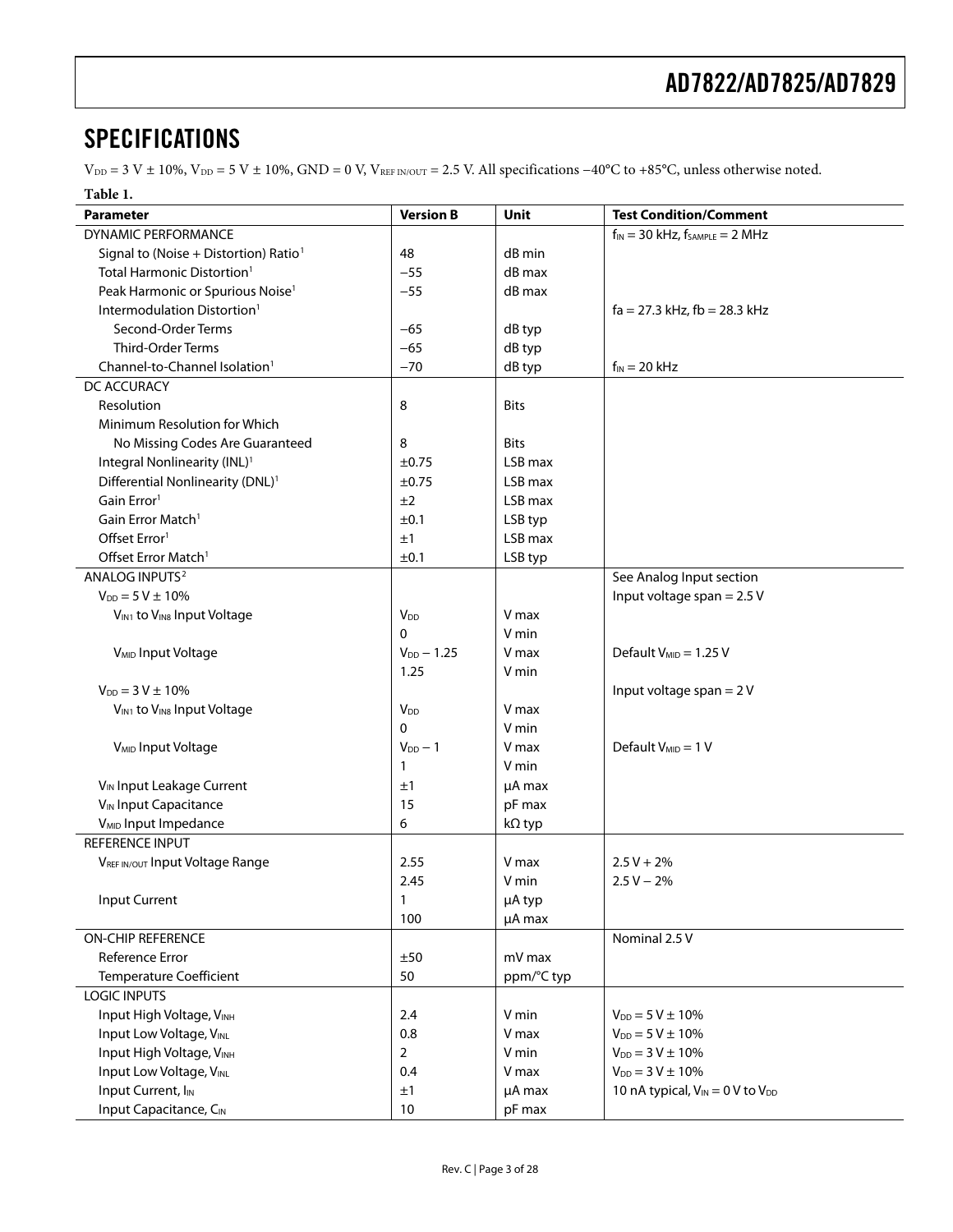<span id="page-3-0"></span>

| <b>Parameter</b>                     | <b>Version B</b> | Unit    | <b>Test Condition/Comment</b>             |
|--------------------------------------|------------------|---------|-------------------------------------------|
| <b>LOGIC OUTPUTS</b>                 |                  |         |                                           |
| Output High Voltage, V <sub>OH</sub> |                  |         | $I_{\text{SOWRCE}} = 200 \mu A$           |
|                                      | 4                | V min   | $V_{DD} = 5 V \pm 10\%$                   |
|                                      | 2.4              | V min   | $V_{DD} = 3 V \pm 10\%$                   |
| Output Low Voltage, Vol.             |                  |         | $I_{SINK} = 200 \mu A$                    |
|                                      | 0.4              | V max   | $V_{DD} = 5 V \pm 10\%$                   |
|                                      | 0.2              | V max   | $V_{DD} = 3 V \pm 10\%$                   |
| High Impedance Leakage Current       | ±1               | µA max  |                                           |
| High Impedance Capacitance           | 10               | pF max  |                                           |
| <b>CONVERSION RATE</b>               |                  |         |                                           |
| Track-and-Hold Acquisition Time      | 200              | ns max  | See Circuit Description section           |
| <b>Conversion Time</b>               | 420              | ns max  |                                           |
| POWER SUPPLY REJECTION               |                  |         |                                           |
| $V_{DD} \pm 10\%$                    | ±1               | LSB max |                                           |
| POWER REQUIREMENTS                   |                  |         |                                           |
| V <sub>DD</sub>                      | 4.5              | V min   | 5 V $\pm$ 10%; for specified performance  |
|                                      | 5.5              | V max   |                                           |
| V <sub>DD</sub>                      | 2.7              | V min   | $3 V \pm 10$ %; for specified performance |
|                                      | 3.3              | V max   |                                           |
| $I_{DD}$                             |                  |         |                                           |
| Normal Operation                     | 12               | mA max  | 8 mA typical                              |
| Power-Down                           | 5                | µA max  | Logic inputs $= 0 V$ or $V_{DD}$          |
|                                      | 0.2              | µA typ  |                                           |
| <b>Power Dissipation</b>             |                  |         | $V_{DD} = 3 V$                            |
| <b>Normal Operation</b>              | 36               | mW max  | 24 mW typical                             |
| Power-Down                           |                  |         |                                           |
| 200 kSPS                             | 9.58             | mW typ  |                                           |
| 500 kSPS                             | 23.94            | mW typ  |                                           |

<sup>1</sup> See the Terminology section of this data sheet.

 $2$  Refer to the Analog Input section for an explanation of the analog input(s).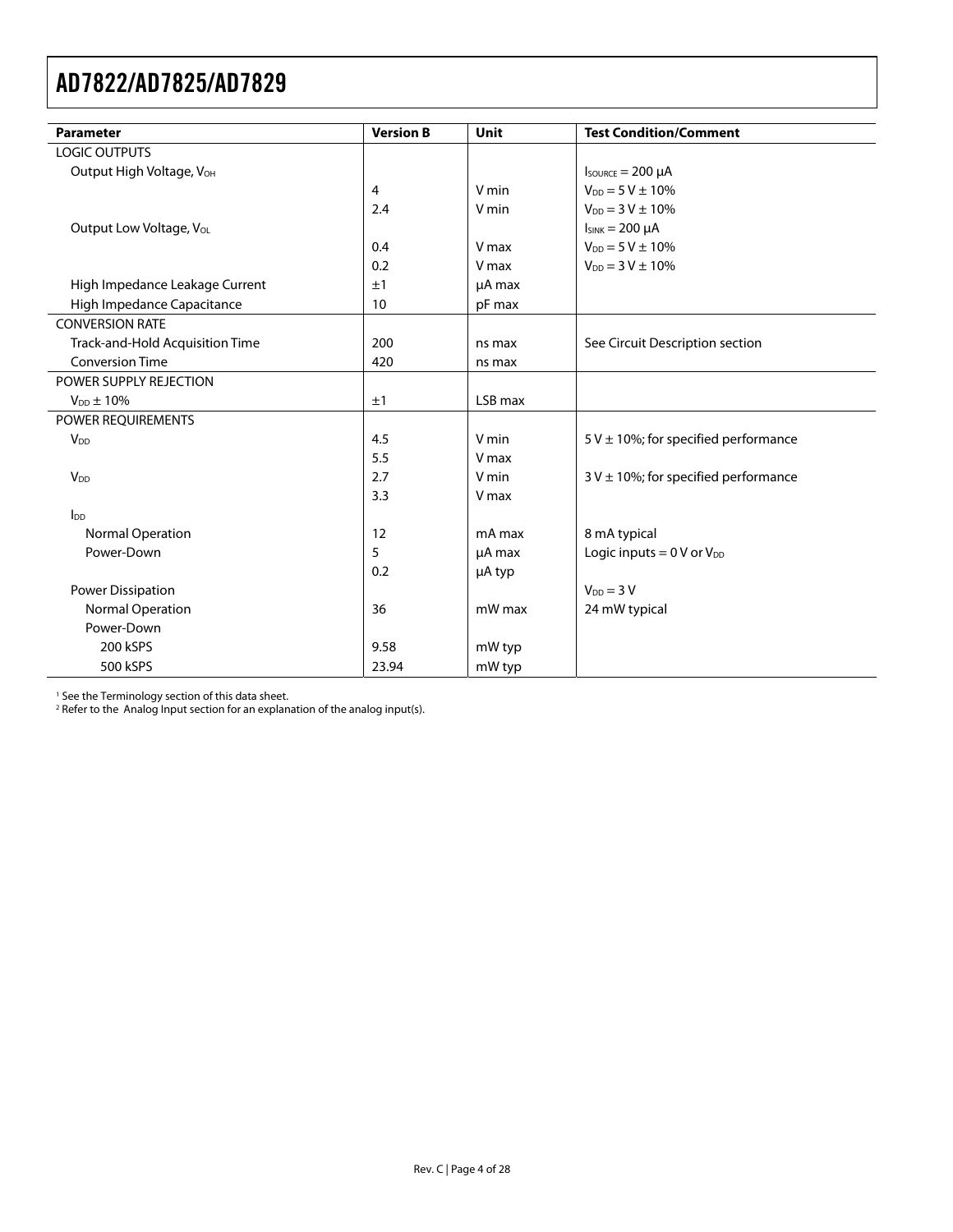### <span id="page-4-0"></span>**TIMING CHARACTERISTICS**

VREF IN/OUT = 2.5 V. All specifications −40°C to +85°C, unless otherwise noted.

| Parameter <sup>1</sup> |               |               |        |                                                                                      |
|------------------------|---------------|---------------|--------|--------------------------------------------------------------------------------------|
|                        | $5V \pm 10\%$ | $3 V \pm 10%$ | Unit   | <b>Conditions/Comments</b>                                                           |
| t <sub>1</sub>         | 420           | 420           | ns max | Conversion time                                                                      |
| t <sub>2</sub>         | 20            | 20            | ns min | Minimum CONVST pulse width                                                           |
| $t_3$                  | 30            | 30            | ns min | Minimum time between the rising edge of RD and the next falling edge of convert star |
| $t_{4}$                | 110           | 110           | ns max | EOC pulse width                                                                      |
|                        | 70            | 70            | ns min |                                                                                      |
| t5                     | 10            | 10            | ns max | RD rising edge to EOC pulse high                                                     |
| t <sub>6</sub>         | 0             | 0             | ns min | $\overline{\text{CS}}$ to $\overline{\text{RD}}$ setup time                          |
| t <sub>7</sub>         | 0             | 0             | ns min | $\overline{\text{CS}}$ to RD hold time                                               |
| $t_{8}$                | 30            | 30            | ns min | Minimum RD pulse width                                                               |
| $t9$ <sup>3</sup>      | 10            | 20            | ns max | Data access time after RD low                                                        |
| $t_{10}$ <sup>4</sup>  | 5             | 5             | ns min | Bus relinquish time after RD high                                                    |
|                        | 20            | 20            | ns max |                                                                                      |
| $t_{11}$               | 10            | 10            | ns min | Address setup time before falling edge of RD                                         |
| $t_{12}$               | 15            | 15            | ns min | Address hold time after falling edge of RD                                           |
| $t_{13}$               | 200           | 200           | ns min | Minimum time between new channel selection and convert start                         |
| <b>t</b> POWER UP      | 25            | 25            | us typ | Power-up time from rising edge of CONVST using on-chip reference                     |
| <b>t</b> POWER UP      |               |               | us max | Power-up time from rising edge of CONVST using external 2.5 V reference              |

<sup>1</sup> Sample tested to ensure compliance.<br><sup>2</sup> See Figure 24, Figure 25, and Figure 26.

<sup>3</sup> Measured with the load circuit of Figure 2 and defined as the time required for an output to cross 0.8 V or 2.4 V with V $_{\text{DD}}$  = 5 V  $\pm$  10%, and time required for an output

to cross 0.4 V or 2.0 V with V<sub>DD</sub> = 3 V ± 10%.<br><sup>4</sup> Derived from the measured time taken by the data outputs to change 0.5 V when loaded with the circuit of Figure 2. The measured number is then extrapolated back to remove the effects of charging or discharging the 50 pF capacitor. This means that the time, t<sub>10</sub>, quoted in the timing characteristics is the true bus relinquish time of the part and, as such, is independent of external bus loading capacitances.

### **TIMING DIAGRAM**



Figure 2. Load Circuit for Access Time and Bus Relinquish Time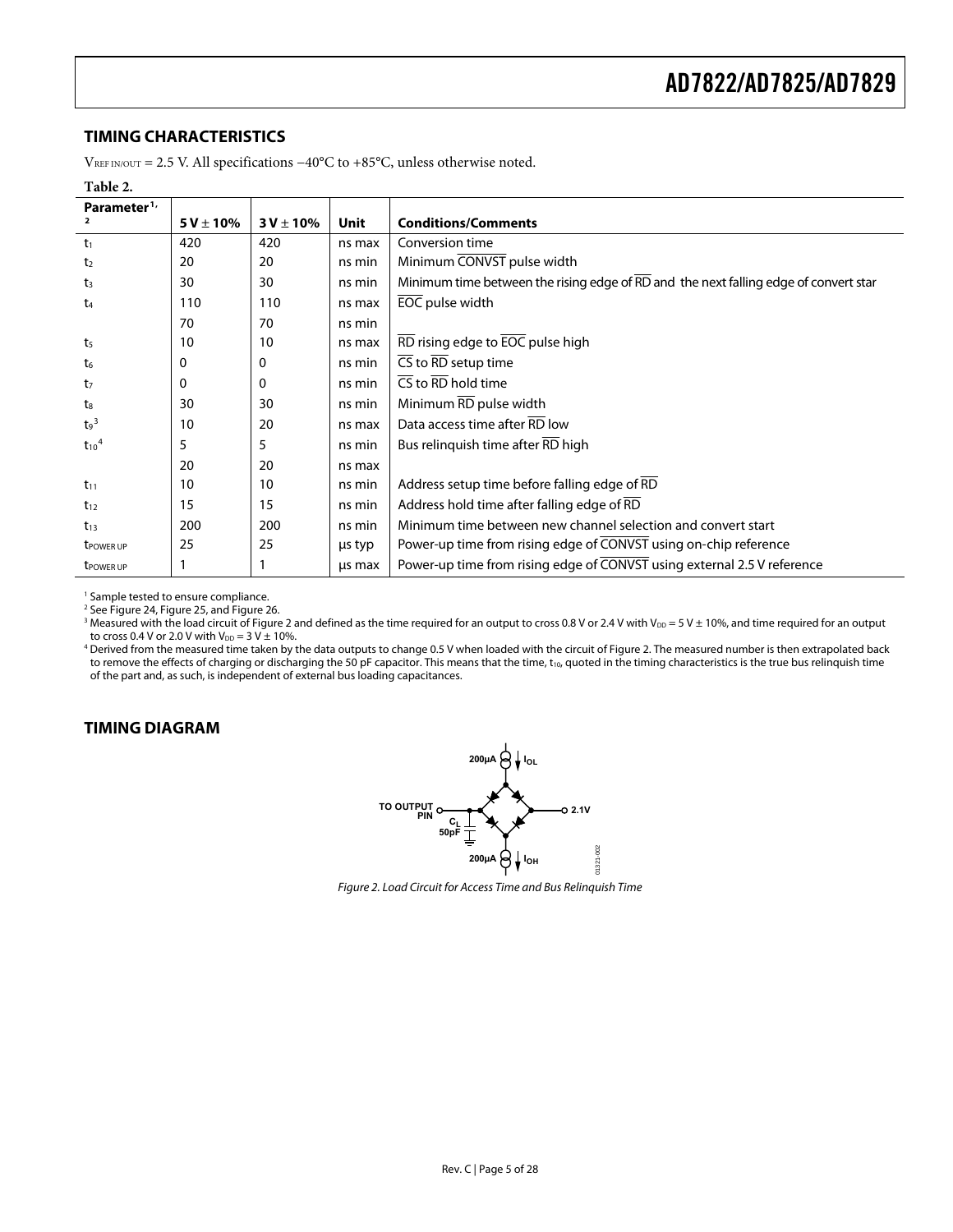## <span id="page-5-0"></span>ABSOLUTE MAXIMUM RATINGS

 $T_A = 25$ °C, unless otherwise noted.

| Table 3.                                |                                      |
|-----------------------------------------|--------------------------------------|
| <b>Parameter</b>                        | Rating                               |
| V <sub>DD</sub> to AGND                 | $-0.3$ V to $+7$ V                   |
| V <sub>DD</sub> to DGND                 | $-0.3$ V to $+7$ V                   |
| Analog Input Voltage to AGND            |                                      |
| VIN1 to VIN8                            | $-0.3$ V to V <sub>DD</sub> $+0.3$ V |
| Reference Input Voltage to AGND         | $-0.3$ V to $V_{DD}$ + 0.3 V         |
| V <sub>MID</sub> Input Voltage to AGND  | $-0.3$ V to $V_{DD}$ + 0.3 V         |
| Digital Input Voltage to DGND           | $-0.3$ V to $V_{DD}$ + 0.3 V         |
| Digital Output Voltage to DGND          | $-0.3$ V to $V_{DD}$ + 0.3 V         |
| <b>Operating Temperature Range</b>      |                                      |
| Industrial (B Version)                  | $-40^{\circ}$ C to $+85^{\circ}$ C   |
| Storage Temperature Range               | $-65^{\circ}$ C to $+150^{\circ}$ C  |
| Junction Temperature                    | $150^{\circ}$ C                      |
| PDIP Package, Power Dissipation         | 450 mW                               |
| $\theta_{JA}$ Thermal Impedance         | 105°C/W                              |
| Lead Temperature, (Soldering, 10 sec)   | $260^{\circ}$ C                      |
| SOIC Package, Power Dissipation         | 450 mW                               |
| $\theta_{JA}$ Thermal Impedance         | 75°C/W                               |
| Lead Temperature, Soldering             |                                      |
| Vapor Phase (60 sec)                    | $215^{\circ}$ C                      |
| Infrared (15 sec)                       | $220^{\circ}$ C                      |
| <b>TSSOP Package, Power Dissipation</b> | 450 mW                               |
| $\theta_{JA}$ Thermal Impedance         | 128°C/W                              |
| Lead Temperature, Soldering             |                                      |
| Vapor Phase (60 sec)                    | $215^{\circ}$ C                      |
| Infrared (15 sec)                       | $220^{\circ}$ C                      |
| FSD                                     | 1 kV                                 |

Stresses above those listed under Absolute Maximum Ratings may cause permanent damage to the device. This is a stress rating only; functional operation of the device at these or any other conditions above those indicated in the operational section of this specification is not implied. Exposure to absolute maximum rating conditions for extended periods may affect device reliability.

### **ESD CAUTION**

ESD (electrostatic discharge) sensitive device. Electrostatic charges as high as 4000 V readily accumulate on the human body and test equipment and can discharge without detection. Although this product features proprietary ESD protection circuitry, permanent damage may occur on devices subjected to high energy electrostatic discharges. Therefore, proper ESD precautions are recommended to avoid performance degradation or loss of functionality.

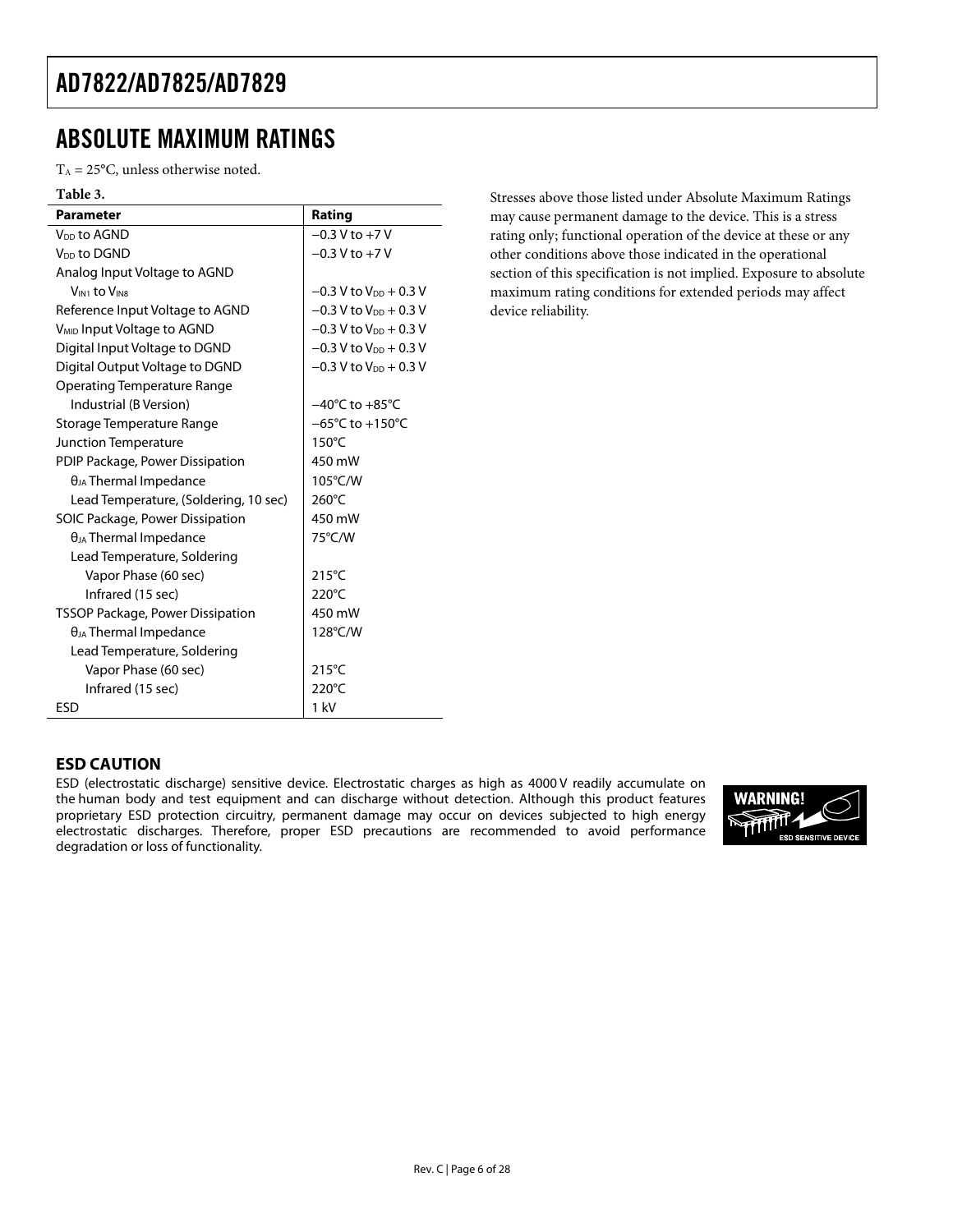## <span id="page-6-0"></span>PIN CONFIGURATIONS AND FUNCTION DESCRIPTIONS



#### **Table 4. Pin Function Descriptions**

| <b>Mnemonic</b>        | <b>Description</b>                                                                                                                                                                                                                                                                                                                                                                                                                                                                                                                                                                              |
|------------------------|-------------------------------------------------------------------------------------------------------------------------------------------------------------------------------------------------------------------------------------------------------------------------------------------------------------------------------------------------------------------------------------------------------------------------------------------------------------------------------------------------------------------------------------------------------------------------------------------------|
| $V_{IN1}$ to $V_{IN8}$ | Analog Input Channels. The AD7822 has a single input channel; the AD7825 and AD7829 have four and eight analog input<br>channels, respectively. The inputs have an input span of 2.5 V and 2 V depending on the supply voltage (V <sub>DD</sub> ). This span can<br>be centered anywhere in the range AGND to V <sub>DD</sub> using the V <sub>MD</sub> pin. The default input range (V <sub>MD</sub> unconnected) is AGND to<br>2 V (V <sub>DD</sub> = 3 V $\pm$ 10%) or AGND to 2.5 V (V <sub>DD</sub> = 5 V $\pm$ 10%). See the Analog Input section of the data sheet for more information. |
| <b>V<sub>DD</sub></b>  | Positive Supply Voltage, $3 \text{ V} \pm 10\%$ and $5 \text{ V} \pm 10\%$ .                                                                                                                                                                                                                                                                                                                                                                                                                                                                                                                    |
| <b>AGND</b>            | Analog Ground. Ground reference for track-and-hold, comparators, reference circuit, and multiplexer.                                                                                                                                                                                                                                                                                                                                                                                                                                                                                            |
| <b>DGND</b>            | Digital Ground. Ground reference for digital circuitry.                                                                                                                                                                                                                                                                                                                                                                                                                                                                                                                                         |
| <b>CONVST</b>          | Logic Input Signal. The convert start signal initiates an 8-bit analog-to-digital conversion on the falling edge of this signal. The<br>falling edge of this signal places the track-and-hold in hold mode. The track-and-hold goes into track mode again 120 ns after<br>the start of a conversion. The state of the CONVST signal is checked at the end of a conversion. If it is logic low, the AD7822/<br>AD7825/AD7829 powers down (see the Operating Modes section of the data sheet).                                                                                                    |
| <b>EOC</b>             | Logic Output. The end-of-conversion signal indicates when a conversion has finished. The signal can be used to interrupt<br>a microcontroller when a conversion has finished or latch data into a gate array (see the Parallel Interface section).                                                                                                                                                                                                                                                                                                                                              |
| $\overline{CS}$        | Logic Input Signal. The chip select signal is used to enable the parallel port of the AD7822/AD7825/AD7829. This is necessary<br>if the ADC is sharing a common data bus with another device.                                                                                                                                                                                                                                                                                                                                                                                                   |
| <b>PD</b>              | Logic Input. The power-down pin is present on the AD7822 and AD7825 only. Bringing the PD pin low places the AD7822 and<br>AD7825 in power-down mode. The ADCs power up when PD is brought logic high again.                                                                                                                                                                                                                                                                                                                                                                                    |
| $\overline{RD}$        | Logic Input Signal. The read signal is used to take the output buffers out of their high impedance state and drive data onto<br>the data bus. The signal is internally gated with the CS signal. Both RD and CS must be logic low to enable the data bus.                                                                                                                                                                                                                                                                                                                                       |
| A0 to A2               | Channel Address Inputs. The address of the next multiplexer channel must be present on these inputs when the RD signal<br>goes low.                                                                                                                                                                                                                                                                                                                                                                                                                                                             |
| DB0 to DB7             | Data Output Lines. They are normally held in a high impedance state. Data is driven onto the data bus when both RD and CS<br>go active low.                                                                                                                                                                                                                                                                                                                                                                                                                                                     |
| <b>VREF IN/OUT</b>     | Analog Input and Output. An external reference can be connected to the AD7822/AD7825/AD7829 at this pin. The on-chip<br>reference is also available at this pin. When using the internal reference, this pin can be left unconnected or, in some cases, it<br>can be decoupled to AGND with a 0.1 µF capacitor.                                                                                                                                                                                                                                                                                 |
| <b>V<sub>MID</sub></b> | The V <sub>MID</sub> pin, if connected, is used to center the analog input span anywhere in the range of AGND to V <sub>DD</sub> (see the Analog<br>Input section).                                                                                                                                                                                                                                                                                                                                                                                                                             |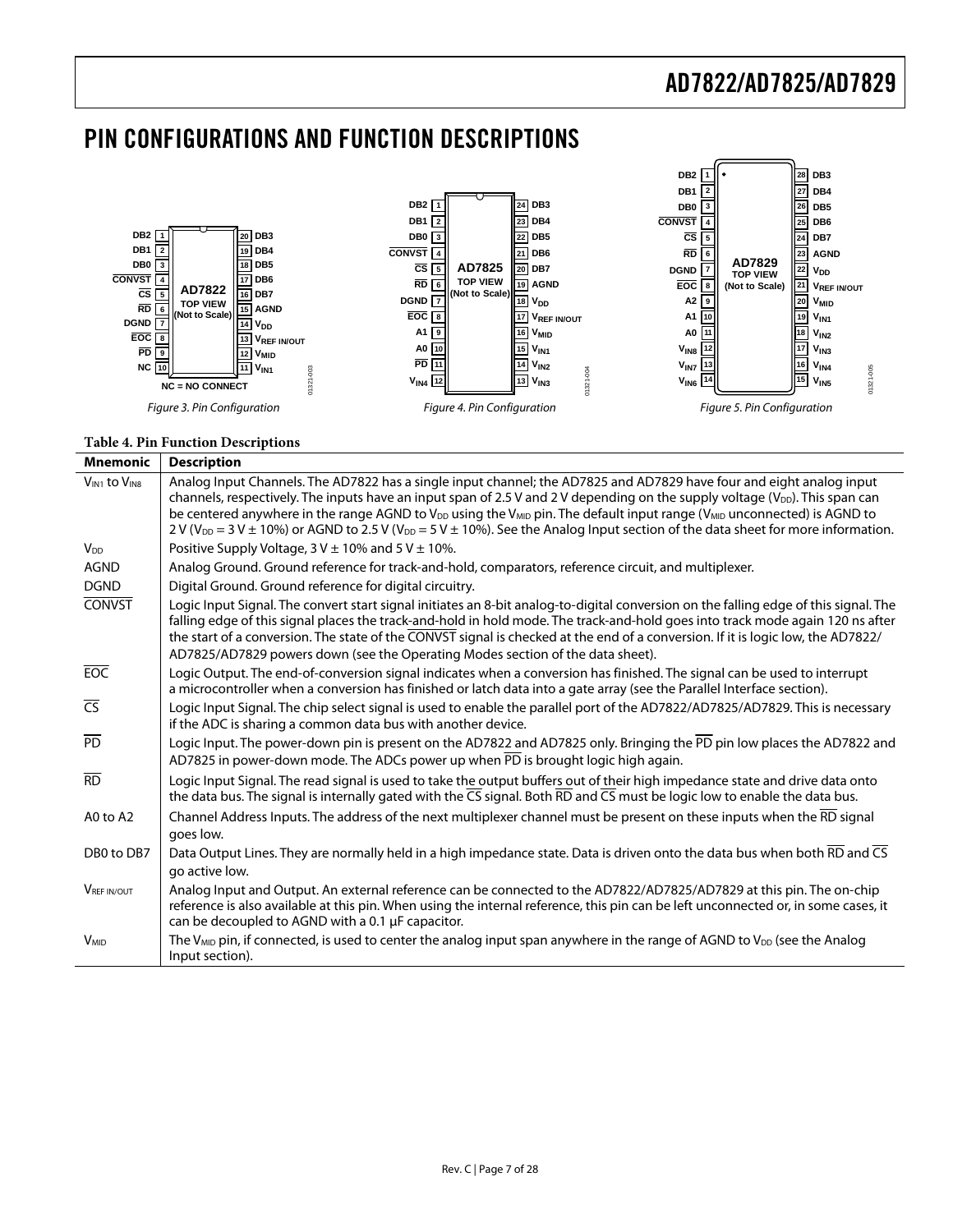## <span id="page-7-0"></span>**TERMINOLOGY**

### **Signal-to-(Noise + Distortion) Ratio**

The measured ratio of signal-to-(noise + distortion) at the output of the analog-to-digital converter. The signal is the rms amplitude of the fundamental. Noise is the rms sum of all nonfundamental signals up to half the sampling frequency  $(f<sub>s</sub>/2)$ , excluding dc. The ratio is dependent upon the number of quantization levels in the digitization process: the more levels, the smaller the quantization noise. The theoretical signal-to-(noise + distortion) ratio for an ideal N-bit converter with a sine wave input is given by

 $Signal-to-(Noise + Distribution) = (6.02 N + 1.76) dB$ 

Thus, for an 8-bit converter, this is 50 dB.

### **Total Harmonic Distortion (THD)**

The ratio of the rms sum of harmonics to the fundamental. For the AD7822/AD7825/AD7829, it is defined as

*THD* (dB) = 20 log 
$$
\frac{\sqrt{V_2^2 + V_3^2 + V_4^2 + V_5^2 + V_6^2}}{V_1}
$$

where  $V_1$  is the rms amplitude of the fundamental and  $V_2$ ,  $V_3$ , *V4*, *V5*, and *V6* are the rms amplitudes of the second through the sixth harmonics.

### **Peak Harmonic or Spurious Noise**

The ratio of the rms value of the next largest component in the ADC output spectrum (up to  $f_s/2$  and excluding dc) to the rms value of the fundamental. Normally, the value of this specification is determined by the largest harmonic in the spectrum, but for parts where the harmonics are buried in the noise floor, it is a noise peak.

### **Intermodulation Distortion**

With inputs consisting of sine waves at two frequencies, fa and fb, any active device with nonlinearities creates distortion products at sum and difference frequencies of mfa  $\pm$  nfb, where m,  $n = 0, 1, 2, 3, \ldots$ . Intermodulation terms are those for which neither m nor n is equal to zero. For example, the second-order terms include  $(fa + fb)$  and  $(fa - fb)$ , and the third-order terms include (2fa + fb), (2fa − fb), (fa + 2fb), and (fa − 2fb).

The AD7822/AD7825/AD7829 are tested using the CCIF standard, where two input frequencies near the top end of the input bandwidth are used. In this case, the second- and thirdorder terms are of different significance. The second-order terms are usually distanced in frequency from the original sine waves, and the third-order terms are usually at a frequency close to the input frequencies. As a result, the second- and third-order terms are specified separately. The calculation of the intermodulation distortion is as per the THD specification, where it is the ratio of the rms sum of the individual distortion products to the rms amplitude of the fundamental expressed in decibels (dB).

### **Channel-to-Channel Isolation**

A measure of the level of crosstalk between channels. It is measured by applying a full-scale 20 kHz sine wave signal to one input channel and determining how much that signal is attenuated in each of the other channels. The figure given is the worst case across all four or eight channels of the AD7825 and AD7829, respectively.

#### **Relative Accuracy or Endpoint Nonlinearity**

The maximum deviation from a straight line passing through the endpoints of the ADC transfer function.

### **Differential Nonlinearity**

The difference between the measured and the ideal one LSB change between any two adjacent codes in the ADC.

### **Offset Error**

The deviation of the 128th code transition (01111111) to (10000000) from the ideal, that is,  $V<sub>MD</sub>$ .

### **Offset Error Match**

The difference in offset error between any two channels.

### **Zero-Scale Error**

The deviation of the first code transition (00000000) to (00000001) from the ideal; that is,  $V_{\text{MID}} - 1.25 V + 1$  LSB ( $V_{\text{DD}} =$  $5 V \pm 10\%$ , or  $V_{\text{MID}} - 1.0 V + 1$  LSB (V<sub>DD</sub> =  $3 V \pm 10\%$ ).

### **Full-Scale Error**

The deviation of the last code transition (11111110) to (11111111) from the ideal; that is,  $V_{\text{MID}} + 1.25 V - 1$  LSB (V<sub>DD</sub> = 5 V ± 10%), or  $V_{\text{MID}} + 1.0 V - 1$  LSB (V<sub>DD</sub> = 3 V ± 10%).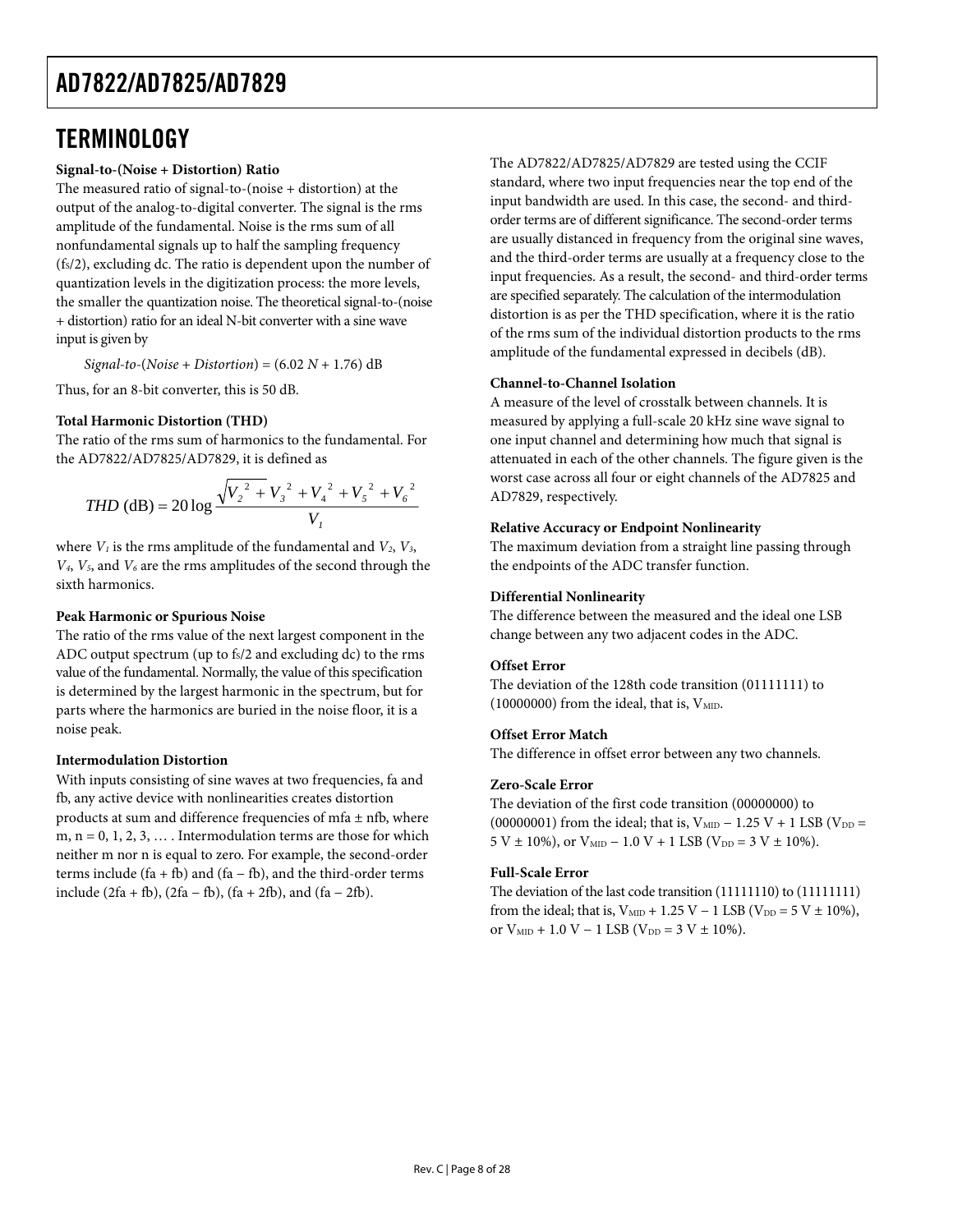### **Gain Error**

The deviation of the last code transition (1111 . . . 110) to (1111 . . . 111) from the ideal, that is,  $V_{REF}$  – 1 LSB, after the offset error has been adjusted out.

#### **Gain Error Match**

The difference in gain error between any two channels.

#### **Track-and-Hold Acquisition Time**

The time required for the output of the track-and-hold amplifier to reach its final value, within  $\pm 1/2$  LSB, after the point at which the track-and-hold returns to track mode. This happens approximately 120 ns after the falling edge of CONVST.

It also applies to situations where a change in the selected input channel takes place or where there is a step input change on the input voltage applied to the selected  $V_{IN}$  input of the AD7822/ AD7825/AD7829. It means that the user must wait for the duration of the track-and-hold acquisition time after a channel change/step input change to  $V_{\text{IN}}$  before starting another conversion, to ensure that the part operates to specification.

#### **PSR (Power Supply Rejection)**

Variations in power supply affect the full-scale transition but not the converter linearity. Power supply rejection is the maximum change in the full-scale transition point due to a change in power supply voltage from the nominal value.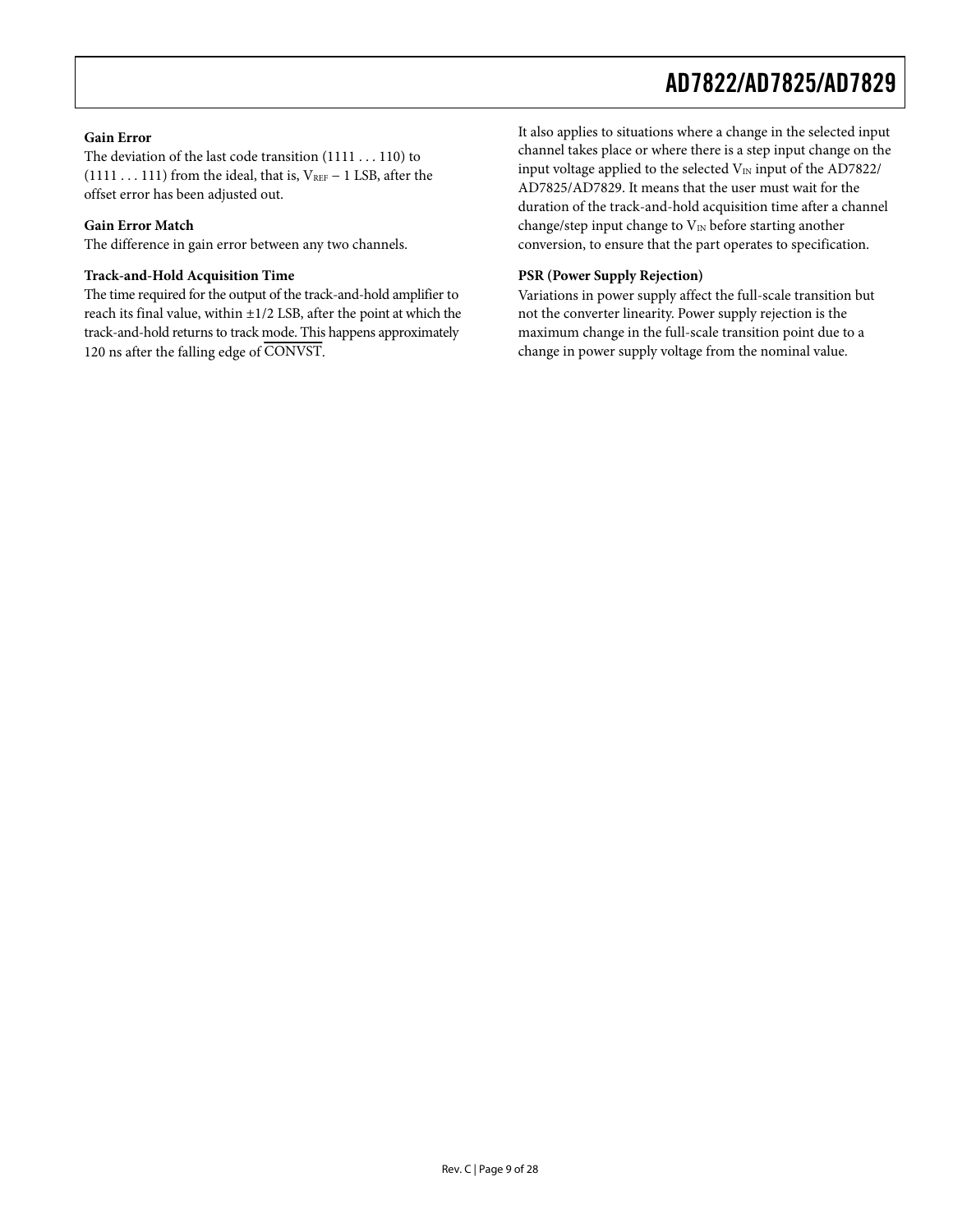### <span id="page-9-0"></span>CIRCUIT INFORMATION **CIRCUIT DESCRIPTION**

<span id="page-9-1"></span>The AD7822/AD7825/AD7829 consist of a track-and-hold amplifier followed by a half-flash analog-to-digital converter. These devices use a half-flash conversion technique where one 4-bit flash ADC is used to achieve an 8-bit result. The 4-bit flash ADC contains a sampling capacitor followed by 15 comparators that compare the unknown input to a reference ladder to achieve a 4-bit result. This first flash (that is, coarse conversion) provides the four MSBs. For a full 8-bit reading to be realized, a second flash (that is, fine conversion) must be performed to provide the four LSBs. The 8-bit word is then placed on the data output bus.

<span id="page-9-3"></span>[Figure 6](#page-9-2) and [Figure 7](#page-9-3) show simplified schematics of the ADC. When the ADC starts a conversion, the track-and-hold goes into hold mode and holds the analog input for 120 ns. This is the acquisition phase, as shown in [Figure 6,](#page-9-2) when Switch 2 is in Position A. At the point when the track-and-hold returns to its track mode, this signal is sampled by the sampling capacitor, as Switch 2 moves into Position B. The first flash occurs at this instant and is then followed by the second flash. Typically, the first flash is complete after 100 ns, that is, at 220 ns; and the end of the second flash and, hence, the 8-bit conversion result is available at 330 ns (minimum). The maximum conversion time is 420 ns. As shown in [Figure 8](#page-9-4), the track-and-hold returns to track mode after 120 ns and starts the next acquisition before the end of the current conversion. [Figure 10](#page-10-2) shows the ADC transfer function.

<span id="page-9-4"></span>

<span id="page-9-2"></span>Figure 6. ADC Acquisition Phase







### **TYPICAL CONNECTION DIAGRAM**

[Figure 9](#page-10-3) shows a typical connection diagram for the AD7822/ AD7825/AD7829. The AGND and DGND are connected together at the device for good noise suppression. The parallel interface is implemented using an 8-bit data bus. The end of conversion signal (EOC) idles high, the falling edge of CONVST initiates a conversion, and at the end of conversion the falling edge of  $\overline{EOC}$  is used to initiate an interrupt service routine (ISR) on a microprocessor (see the [Parallel Interface](#page-16-0) section for more details.) V<sub>REF</sub> and V<sub>MID</sub> are connected to a voltage source such as the AD780, and V<sub>DD</sub> is connected to a voltage source that can vary from 4.5 V to 5.5 V (see [Table 5](#page-10-4) in the [Analog Input](#page-10-1) section). When V<sub>DD</sub> is first connected, the AD7822/AD7825/ AD7829 power up in a low current mode, that is, power-down mode, with the default logic level on the EOC pin on the AD7822 and AD7825 equal to a low. Ensure the CONVST line is not floating when  $V_{DD}$  is applied, because this can put the AD7822/AD7825/AD7829 into an unknown state.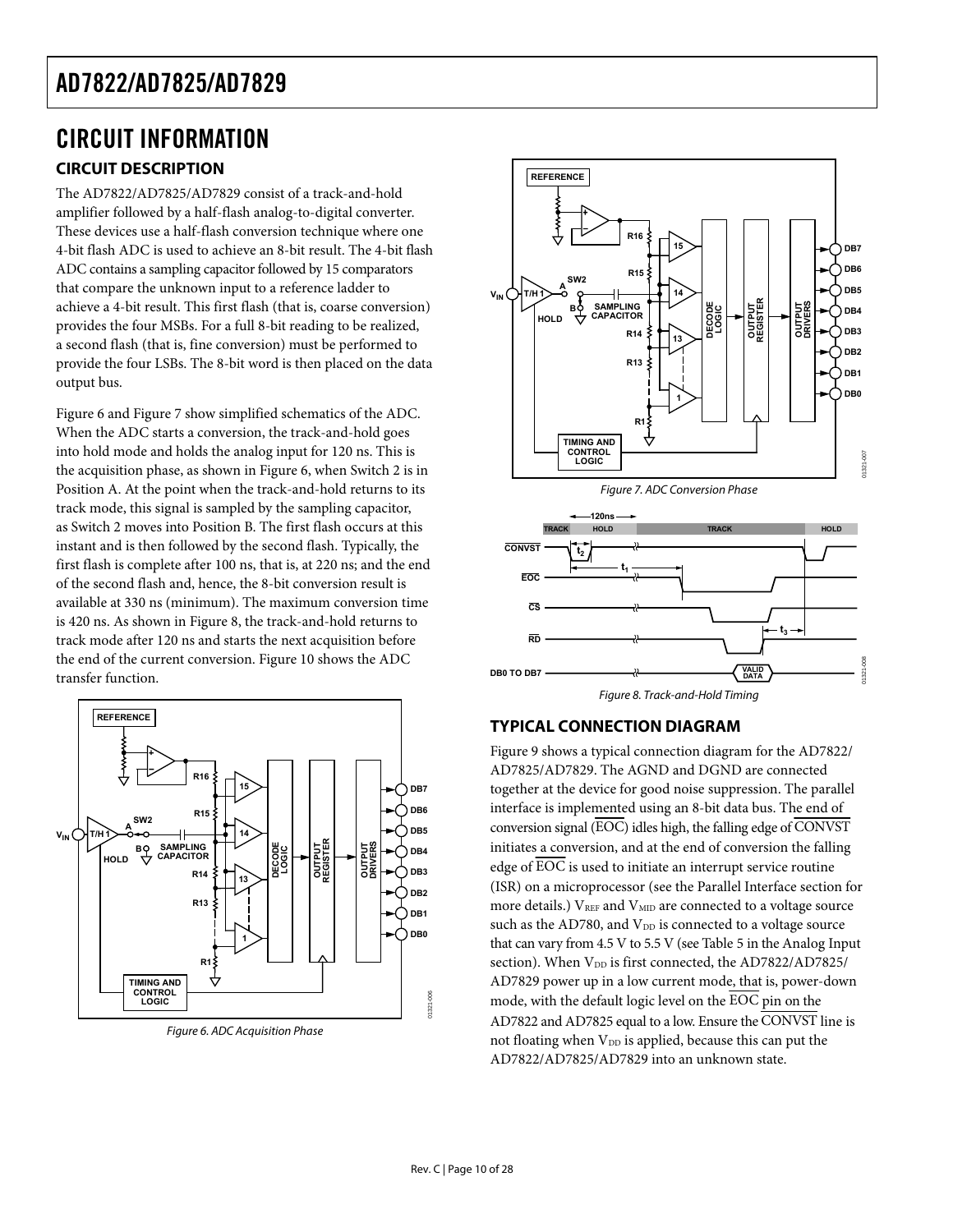<span id="page-10-1"></span><span id="page-10-0"></span>A suggestion is to tie CONVST to  $V_{DD}$  or DGND through a pull-up or pull-down resistor. A rising edge on the CONVST pin causes the AD7829 to fully power up, while a rising edge on the  $\overline{PD}$  pin causes the AD7822 and AD7825 to fully power up. For applications where power consumption is of concern, the automatic power-down at the end of a conversion should be used to improve power performance (see the [Power vs. Throughput](#page-14-2) section).



### <span id="page-10-4"></span><span id="page-10-3"></span>**ADC TRANSFER FUNCTION**

The output coding of the AD7822/AD7825/AD7829 is straight binary. The designed code transitions occur at successive integer LSB values (that is, 1 LSB, 2 LSBs, and so on). The LSB size =  $V_{REF}/256$  ( $V_{DD} = 5 V$ ) or the LSB size = (0.8  $V_{REF}/256$  ( $V_{DD} =$ 3 V). The ideal transfer characteristic for the AD7822/AD7825/ AD7829 is shown in [Figure 10](#page-10-2).

<span id="page-10-2"></span>

### **ANALOG INPUT**

The AD7822 has a single input channel, and the AD7825 and AD7829 have four and eight input channels, respectively. Each input channel has an input span of 2.5 V or 2.0 V, depending on the supply voltage ( $V_{DD}$ ). This input span is automatically set up by an on-chip  $V_{DD}$  detector circuit. A 5 V operation of the ADCs is detected when  $V_{DD}$  exceeds 4.1 V, and a 3 V operation is detected when  $V_{DD}$  falls below 3.8 V. This circuit also possesses a degree of glitch rejection; for example, a glitch from 5.5 V to  $2.7$  V up to 60 ns wide does not trip the  $V_{DD}$  detector.

The  $V_{\text{MID}}$  pin is used to center this input span anywhere in the range of AGND to  $V_{DD}$ . If no input voltage is applied to  $V_{MD}$ , the default input range is AGND to 2.0 V ( $V_{DD} = 3 V \pm 10\%$ ), that is, centered about 1.0 V; or AGND to 2.5 V (V<sub>D</sub>D = 5 V  $\pm$ 10%), that is, centered about 1.25 V. When using the default input range, the  $V<sub>MD</sub>$  pin can be left unconnected, or in some cases, it can be decoupled to AGND with a 0.1 μF capacitor.

If, however, an external  $V_{\text{MID}}$  is applied, the analog input range is from  $V_{\text{MID}} - 1.0 V$  to  $V_{\text{MID}} + 1.0 V (V_{\text{DD}} = 3 V \pm 10\%)$ , or from  $V_{\text{MID}}$  – 1.25 V to  $V_{\text{MID}}$  + 1.25 V ( $V_{\text{DD}}$  = 5 V  $\pm$  10%).

The range of values of  $V_{\text{MID}}$  that can be applied depends on the value of  $V_{DD}$ . For  $V_{DD} = 3 V \pm 10\%$ , the range of values that can be applied to  $V_{\text{MD}}$  is from 1.0 V to  $V_{\text{DD}}$  – 1.0 V and from 1.25 V to  $V_{DD}$  – 1.25 V when  $V_{DD}$  = 5 V  $\pm$  10%. [Table 5](#page-10-4) shows the relevant ranges of  $V_{MD}$  and the input span for various values of  $V_{DD}$ . [Figure 11](#page-11-0) illustrates the input signal range available with various values of V<sub>MID</sub>.

| $V_{DD}$ | <b>V<sub>MID</sub></b><br><b>Internal</b> | V <sub>MID</sub> Ext<br>Max | $V_{IN}$ Span         | $V_{MD}$ Ext<br>Min | $V_{IN}$ Span | Unit |
|----------|-------------------------------------------|-----------------------------|-----------------------|---------------------|---------------|------|
| 5.5      | 1.25                                      | 4.25                        | 3.0 to 5.5            | 1.25                | 0 to 2.5      | v    |
| 5.0      | 1.25                                      | 3.75                        | $2.5$ to $5.0$        | 1.25                | 0 to 2.5      | ٧    |
| 4.5      | 1.25                                      | 3.25                        | $2.0 \text{ to } 4.5$ | 1.25                | 0 to 2.5      | v    |
| 3.3      | 1.00                                      | 2.3                         | $1.3$ to $3.3$        | 1.00                | $0$ to $2.0$  | ٧    |
| 3.0      | 1.00                                      | 2.0                         | $1.0 \text{ to } 3.0$ | 1.00                | 0 to 2.0      | ٧    |
| 2.7      | 1.00                                      | 1.7                         | 0.7 to 2.7            | 1.00                | $0$ to $2.0$  | ν    |

**Table 5.**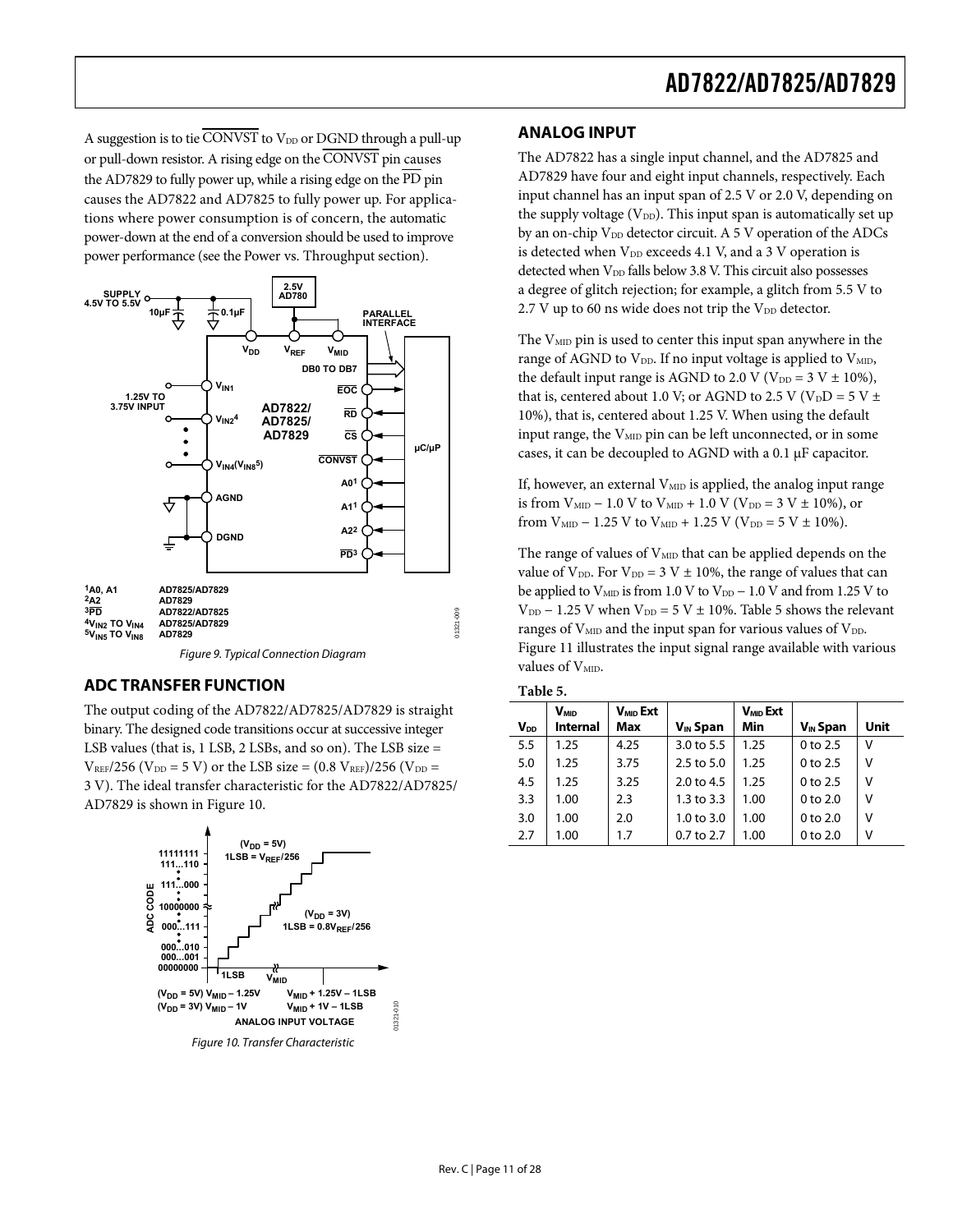<span id="page-11-2"></span>

<span id="page-11-3"></span><span id="page-11-0"></span>V<sub>MID</sub> can be used to remove offsets in a system by applying the offset to the  $V_{\text{MID}}$  pin as shown in [Figure 12,](#page-11-1) or it can be used to accommodate bipolar signals by applying  $V_{\text{MID}}$  to a level-shifting circuit before  $V_{IN}$ , as shown in [Figure 13.](#page-11-2) When  $V_{MID}$  is being driven by an external source, the source can be directly tied to the level-shifting circuitry (see [Figure 13](#page-11-2)). However, if the internal  $V<sub>MD</sub>$ , that is, the default value, is being used as an output, it must be buffered before applying it to the levelshifting circuitry because the  $V_{\text{MID}}$  pin has an impedance of approximately 6 kΩ (see [Figure 14\)](#page-11-3).



<span id="page-11-1"></span>Figure 12. Removing Offsets Using V<sub>MID</sub>



Figure 13. Accommodating Bipolar Signals Using External V<sub>MID</sub>



Figure 14. Accommodating Bipolar Signals Using Internal V<sub>MID</sub>

NOTE: Although there is a  $V_{REF}$  pin from which a voltage reference of 2.5 V can be sourced, or to which an external reference can be applied, this does not provide an option of varying the value of the voltage reference. As stated in the specifications for the AD7822/AD7825/AD7829, the input voltage range at this pin is  $2.5 V \pm 2\%$ .

#### **Analog Input Structure**

[Figure 15](#page-12-0) shows an equivalent circuit of the analog input structure of the AD7822/AD7825/AD7829. The two diodes, D1 and D2, provide ESD protection for the analog inputs. Care must be taken to ensure that the analog input signal never exceeds the supply rails by more than 200 mV. Doing so causes these diodes to become forward biased and start conducting current into the substrate. A maximum current of 20 mA can be conducted by these diodes without causing irreversible damage to the part. However, it is worth noting that a small amount of current (1 mA) being conducted into the substrate, due to an overvoltage on an unselected channel, can cause inaccurate conversions on a selected channel.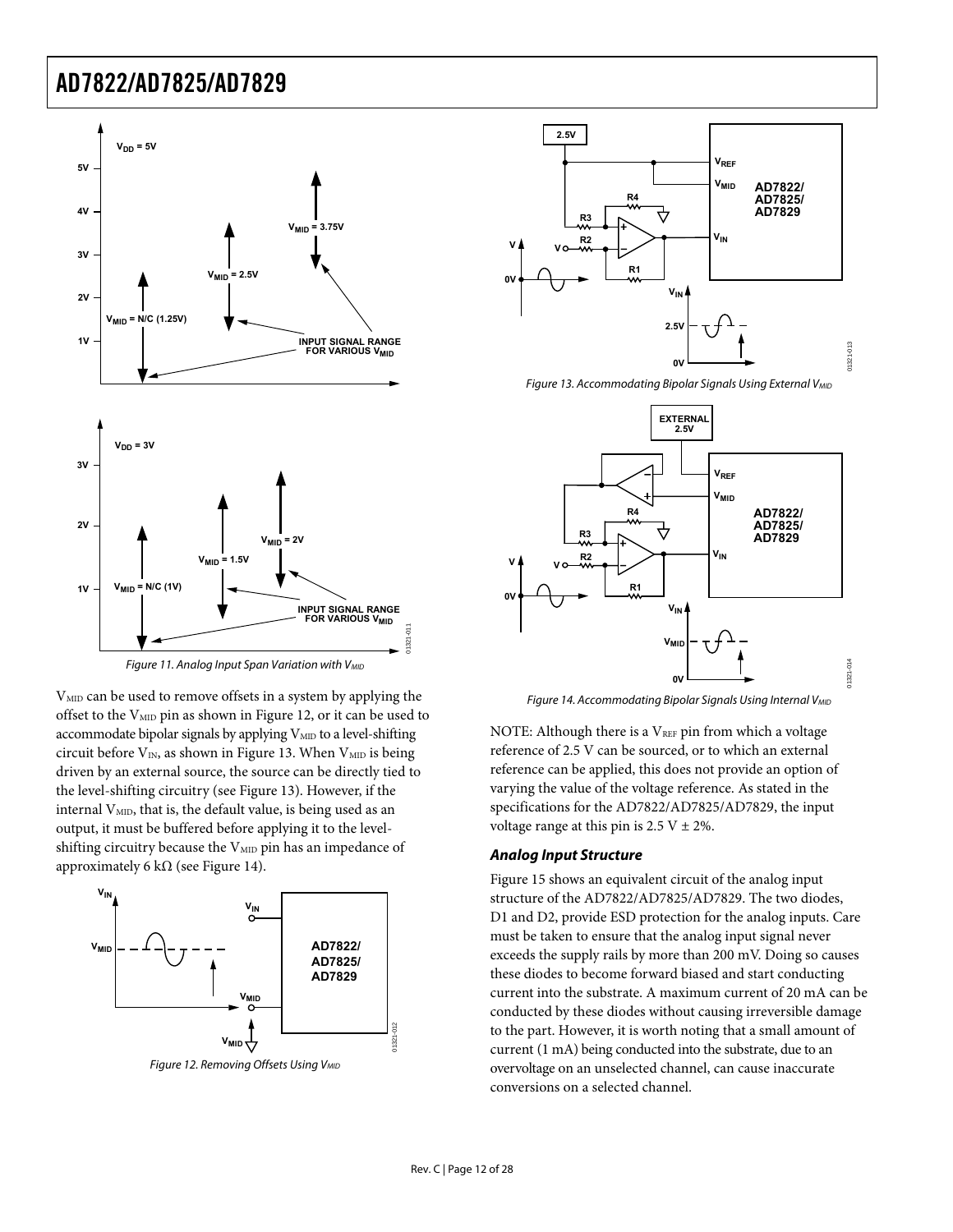Capacitor C2 in [Figure 15](#page-12-0) is typically about 4 pF and can be primarily attributed to pin capacitance. The resistor, R1, is a lumped component made up of the on resistance of several components, including that of the multiplexer and the trackand-hold. This resistor is typically about 310  $Ω$ . Capacitor C1 is the track-and-hold capacitor and has a capacitance of 0.5 pF. Switch 1 is the track-and-hold switch, and Switch 2 is that of the sampling capacitor, as shown in [Figure 6](#page-9-2) and [Figure 7.](#page-9-3)



Figure 15. Equivalent Analog Input Circuit

<span id="page-12-2"></span><span id="page-12-0"></span>When in track phase, Switch 1 is closed and Switch 2 is in Position A. When in hold mode, Switch 1 opens and Switch 2 remains in Position A. The track-and-hold remains in hold mode for 120 ns (see the [Circuit Description](#page-9-1) section), after which it returns to track mode and the ADC enters its conversion phase. At this point, Switch 1 opens and Switch 2 moves to Position B. At the end of the conversion, Switch 2 moves back to Position A.

### **Analog Input Selection**

On power-up, the default  $V_{IN}$  selection is  $V_{IN1}$ . When returning to normal operation from power-down, the  $V_{IN}$  selected is the same one that was selected prior to initiation of power-down. [Table 6](#page-12-1) shows the multiplexer address corresponding to each analog input from  $V_{IN1}$  to  $V_{IN4(8)}$  for the AD7825 or AD7829.

**Table 6.** 

<span id="page-12-3"></span><span id="page-12-1"></span>

| A2 | A1 | A0 | <b>Analog Input Selected</b> |
|----|----|----|------------------------------|
| 0  | 0  | 0  | $V_{IN1}$                    |
| 0  | 0  |    | V <sub>IN2</sub>             |
| 0  |    | 0  | V <sub>IN3</sub>             |
| 0  |    |    | V <sub>IN4</sub>             |
|    | 0  | 0  | V <sub>IN5</sub>             |
|    | 0  |    | V <sub>IN6</sub>             |
|    |    | 0  | $V_{IN7}$                    |
|    |    |    | $V_{IN8}$                    |

Channel selection on the AD7825 and AD7829 is made without the necessity of a write operation. The address of the next channel to be converted is latched at the start of the current read operation, that is, on the falling edge of RD while CS is low, as shown in [Figure 16](#page-12-2). This allows for improved throughput rates in "channel hopping" applications.



There is a minimum time delay between the falling edge of RD and the next falling edge of the CONVST signal, t<sub>13</sub>. This is the minimum acquisition time required of the track-and-hold to maintain 8-bit performance. [Figure 17](#page-12-3) shows the typical performance of the AD7825 when channel hopping for various acquisition times. These results are obtained using an external reference and internal  $V_{\text{MID}}$  while channel hopping between  $V_{\text{IN1}}$  and  $V_{\text{IN4}}$ with 0 V on Channel 4 and 0.5 V on Channel 1.



Figure 17. Effective Number of Bits vs. Acquisition Time for the AD7825

The on-chip track-and-hold can accommodate input frequencies to 10 MHz, making the AD7822/AD7825/AD7829 ideal for subsampling applications. When the AD7825 is converting a 10 MHz input signal at a sampling rate of 2 MSPS, the effective number of bits typically remains above seven, corresponding to a signal-to-noise ratio of 42 dBs, as shown in [Figure 18.](#page-13-1)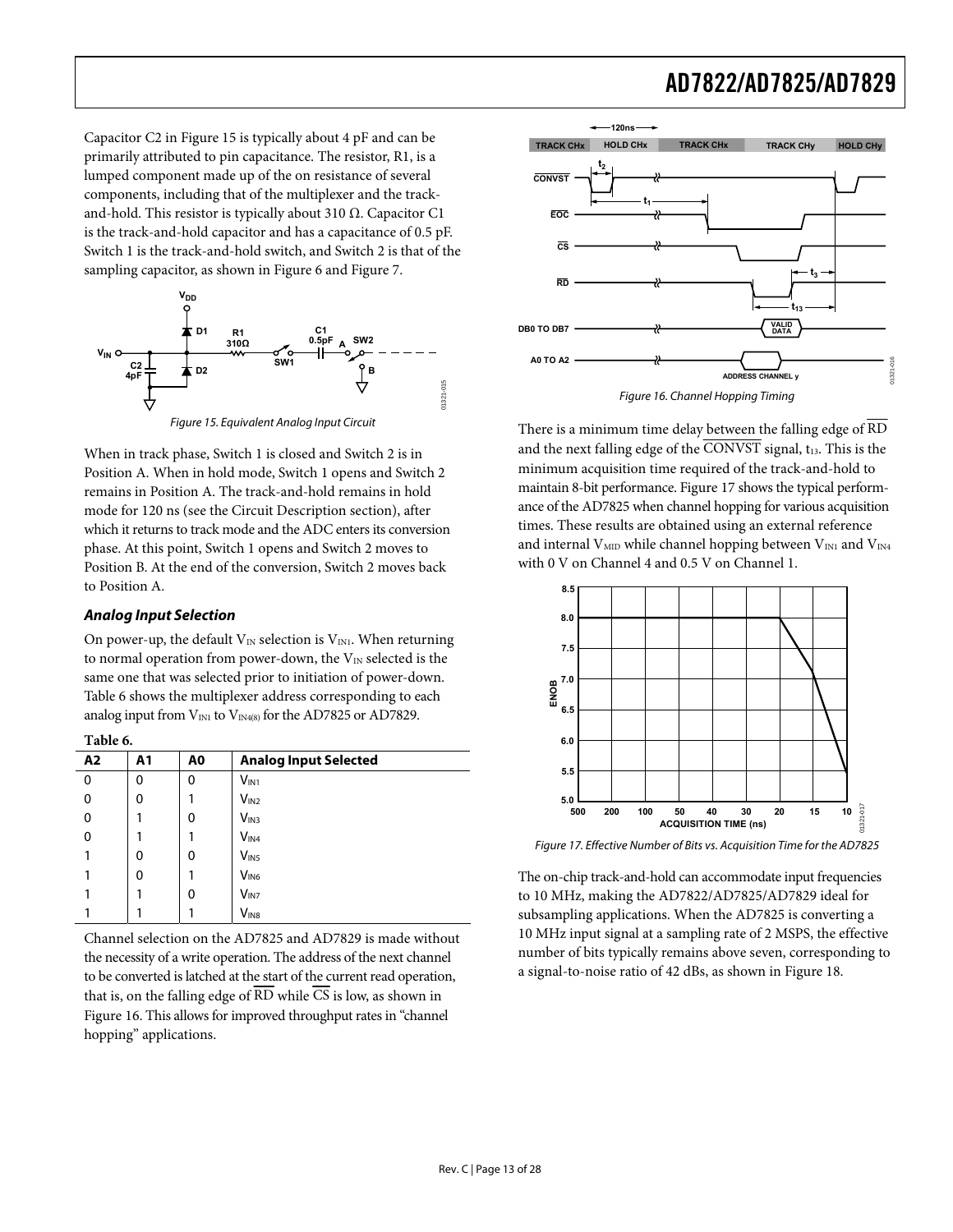<span id="page-13-0"></span>

### <span id="page-13-2"></span><span id="page-13-1"></span>**POWER-UP TIMES**

The AD7822/AD7825/AD7829 have a 1 μs power-up time when using an external reference and a 25 μs power-up time when using the on-chip reference. When  $V_{DD}$  is first connected, the AD7822/AD7825/AD7829 are in a low current mode of operation. Ensure that the CONVST line is not floating when  $V_{DD}$  is applied. If there is a glitch on  $\overline{CONVST}$  while  $V_{DD}$  is rising, the part attempts to power up before  $V_{DD}$  has fully settled and can enter an unknown state. To carry out a conversion, the AD7822/AD7825/AD7829 must first be powered up. The AD7829 is powered up by a rising edge on the CONVST pin, and a conversion is initiated on the falling edge of CONVST. [Figure 19](#page-13-2) shows how to power up the AD7829 when  $V_{DD}$  is first connected or after the AD7829 has been powered down using the CONVST pin when using either the on-chip reference or an external reference. When using an external reference, the falling edge of CONVST may occur before the required power-up time has elapsed; however, the conversion is not initiated on the falling edge of CONVST but rather at the moment when the part has completely powered up, that is, after 1 μs. If the falling edge of CONVST occurs after the required power-up time has elapsed, then it is upon this falling edge that a conversion is initiated. When using the on-chip reference, it is necessary to wait the required power-up time of approximately 25 μs before initiating a conversion; that is, a falling edge on CONVST must not occur before the required power-up time has elapsed, when V<sub>DD</sub> is first connected or after the AD7829 has been powered down using the CONVST pin, as shown in [Figure 19](#page-13-2).



Figure 19. AD7829 Power-Up Time

[Figure 20](#page-14-3) shows how to power up the AD7822 or AD7825 when V<sub>DD</sub> is first connected or after the ADCs have been powered down, using the PD pin or the CONVST pin, with either the on-chip reference or an external reference. When the supplies are first connected or after the part has been powered down by the PD pin, only a rising edge on the PD pin causes the part to power up. When the part has been powered down using the CONVST pin, a rising edge on either the PD pin or the CONVST pin powers the part up again.

As with the AD7829, when using an external reference with the AD7822 or AD7825, the falling edge of CONVST may occur before the required power-up time has elapsed. If this is the case, the conversion is not initiated on the falling edge of CONVST, but rather at the moment when the part has powered up completely, that is, after 1 μs. If the falling edge of  $\overline{\text{CONVST}}$ occurs after the required power-up time has elapsed, it is upon this falling edge that a conversion is initiated. When using the on-chip reference, it is necessary to wait the required power-up time of approximately 25 μs before initiating a conversion; that is, a falling edge on CONVST must not occur before the required power-up time has elapsed, when supplies are first connected to the AD7822 or AD7825, or when the ADCs have been powered down using the  $\overline{PD}$  pin or the  $\overline{CONVST}$  pin, as shown in [Figure 20](#page-14-3).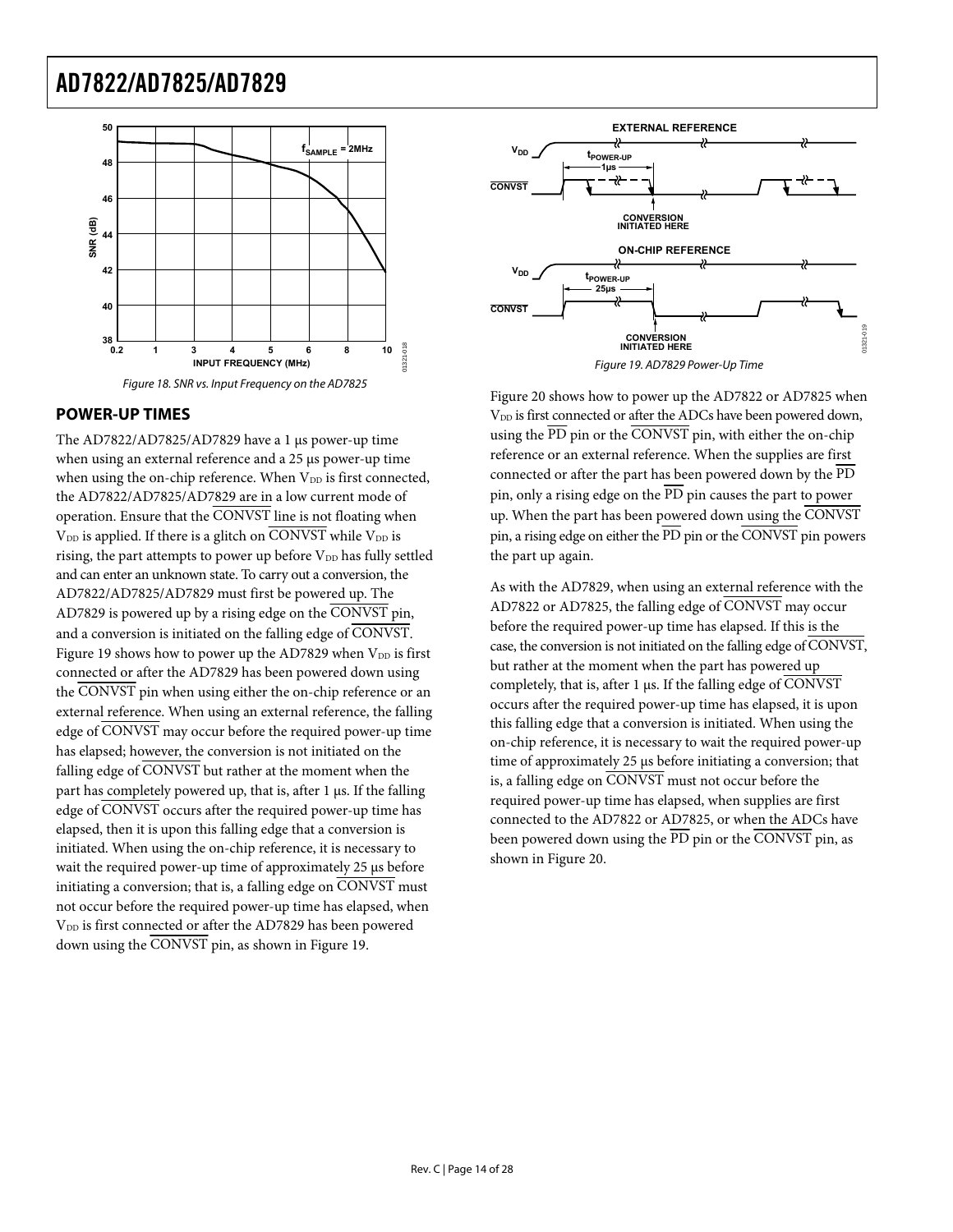<span id="page-14-1"></span>

Figure 20. AD7822/AD7825 Power-Up Time

### <span id="page-14-5"></span><span id="page-14-3"></span><span id="page-14-2"></span>**POWER VS. THROUGHPUT**

Superior power performance can be achieved by using the automatic power-down (Mode 2) at the end of a conversion (see the [Operating Modes](#page-14-0) section).

[Figure 21](#page-14-4) shows how the automatic power-down is implemented using the CONVST signal to achieve the optimum power performance for the AD7822/AD7825/AD7829. The duration of the CONVST pulse is set to be equal to or less than the power-up time of the devices (see the [Operating Modes](#page-14-0) section). As the throughput rate is reduced, the device remains in its powerdown state longer and the average power consumption over time drops accordingly.

<span id="page-14-0"></span>

<span id="page-14-4"></span>For example, if the AD7822 is operated in a continuous sampling mode, with a throughput rate of 100 kSPS and using an external reference, the power consumption is calculated as follows. The power dissipation during normal operation is 36 mW,  $V_{DD} = 3$  V. If the power-up time is 1 μs and the conversion time is 330 ns ( $@ +25°C$ ), the AD7822 can be said to dissipate 36 mW (maximum) for 1.33 μs during each conversion cycle. If the throughput rate is 100 kSPS, the cycle time is 10 μs and the average power dissipated during each cycle is  $(1.33/10) \times$  $(36 \text{ mW}) = 4.79 \text{ mW}$ . This calculation uses the minimum conversion time, thus giving the best-case power dissipation at this throughput rate. However, the actual power dissipated during each conversion cycle could increase, depending on the actual conversion time (up to a maximum of 420 ns).

[Figure 22](#page-14-5) shows the power vs. throughput rate for automatic full power-down.



### **OPERATING MODES**

**–80**

**–60 –70**

The AD7822/AD7825/AD7829 have two possible modes of operation, depending on the state of the CONVST pulse approximately 100 ns after the end of a conversion, that is, upon the rising edge of the EOC pulse.

**FREQUENCY (kHz)**

**906 935 963 991**

01321-024

 $24$ 

**0 113 142 170 198 227 255 283 312 340 368 396 425 453 481 510 538 566 595 623 651 680 708 736 765 793 821 850 878 28 57 85**

Figure 23. AD7822/AD7825/AD7829 SNR

### **Mode 1 Operation (High Speed Sampling)**

When the AD7822/AD7825/AD7829 are operated in Mode 1, they are not powered down between conversions. This mode of operation allows high throughput rates to be achieved.

[Figure 24](#page-15-0) shows how this optimum throughput rate is achieved by bringing CONVST high before the end of a conversion, that is, before the  $\overline{EOC}$  pulses low. When operating in this mode, a new conversion should not be initiated until 30 ns after the end of a read operation. This allows the track-and-hold to acquire the analog signal to 0.5 LSB accuracy.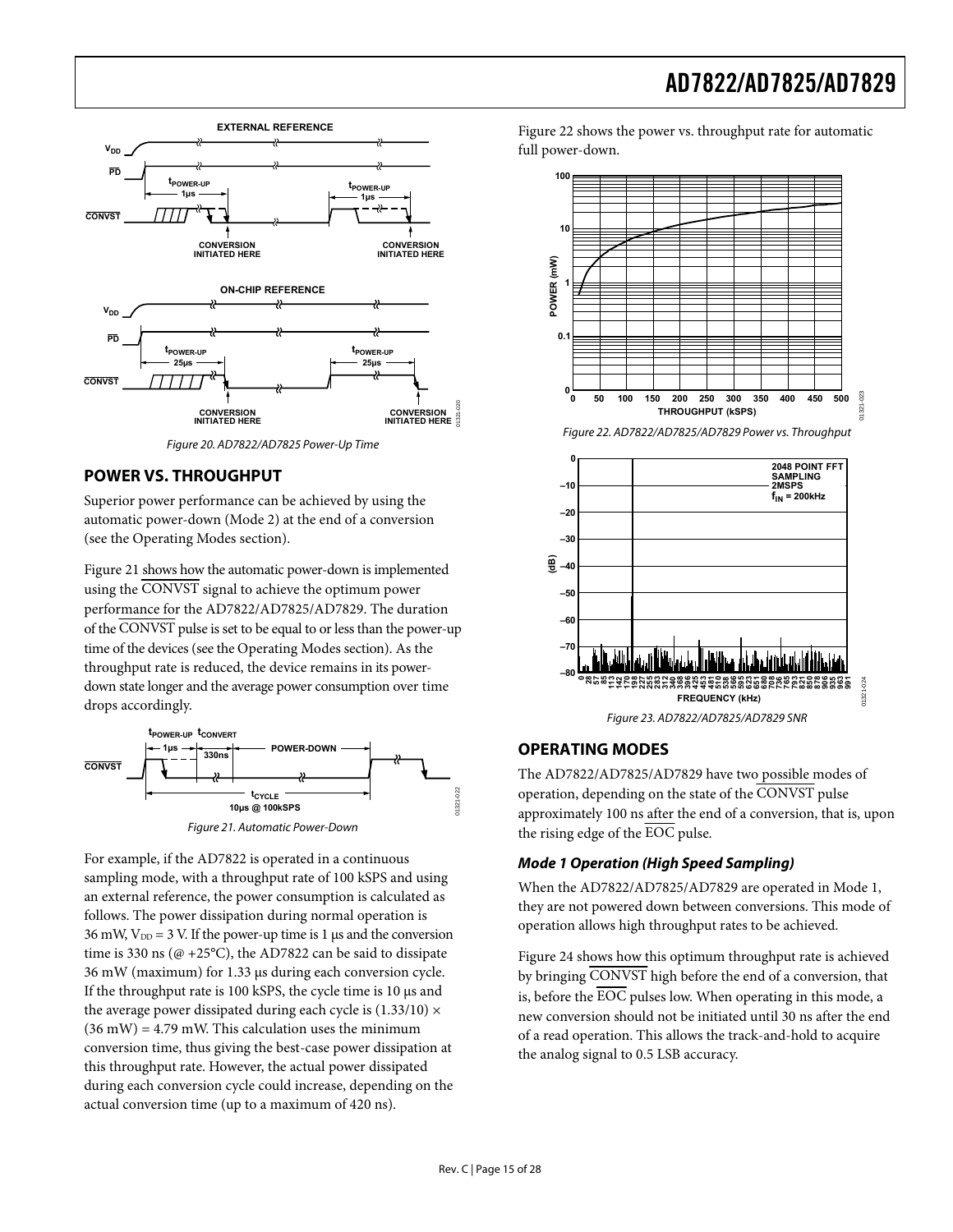### **Mode 2 Operation (Automatic Power-Down)**

When the AD7822/AD7825/AD7829 are operated in Mode 2 (see [Figure 25\)](#page-15-1), they automatically power down at the end of a conversion. The CONVST signal is brought low to initiate a conversion and is left logic low until after the  $\overline{\rm EOC}$  goes high, that is, approximately 100 ns after the end of the conversion. The state of the CONVST signal is sampled at this point (that is, 530 ns maximum after CONVST falling edge), and the AD7822/ AD7825/AD7829 power down as long as CONVST is low.

The ADC is powered up again on the rising edge of the CONVST signal. Superior power performance can be achieved in this mode of operation by powering up the AD7822/AD7825/ AD7829 only to carry out a conversion. The parallel interface of the AD7822/AD7825/AD7829 remains fully operational while the ADCs are powered down. A read may occur while the part is powered down, and, therefore, it does not necessarily need to be placed within the  $\overline{\text{EOC}}$  pulse, as shown in [Figure 25](#page-15-1).

<span id="page-15-1"></span><span id="page-15-0"></span>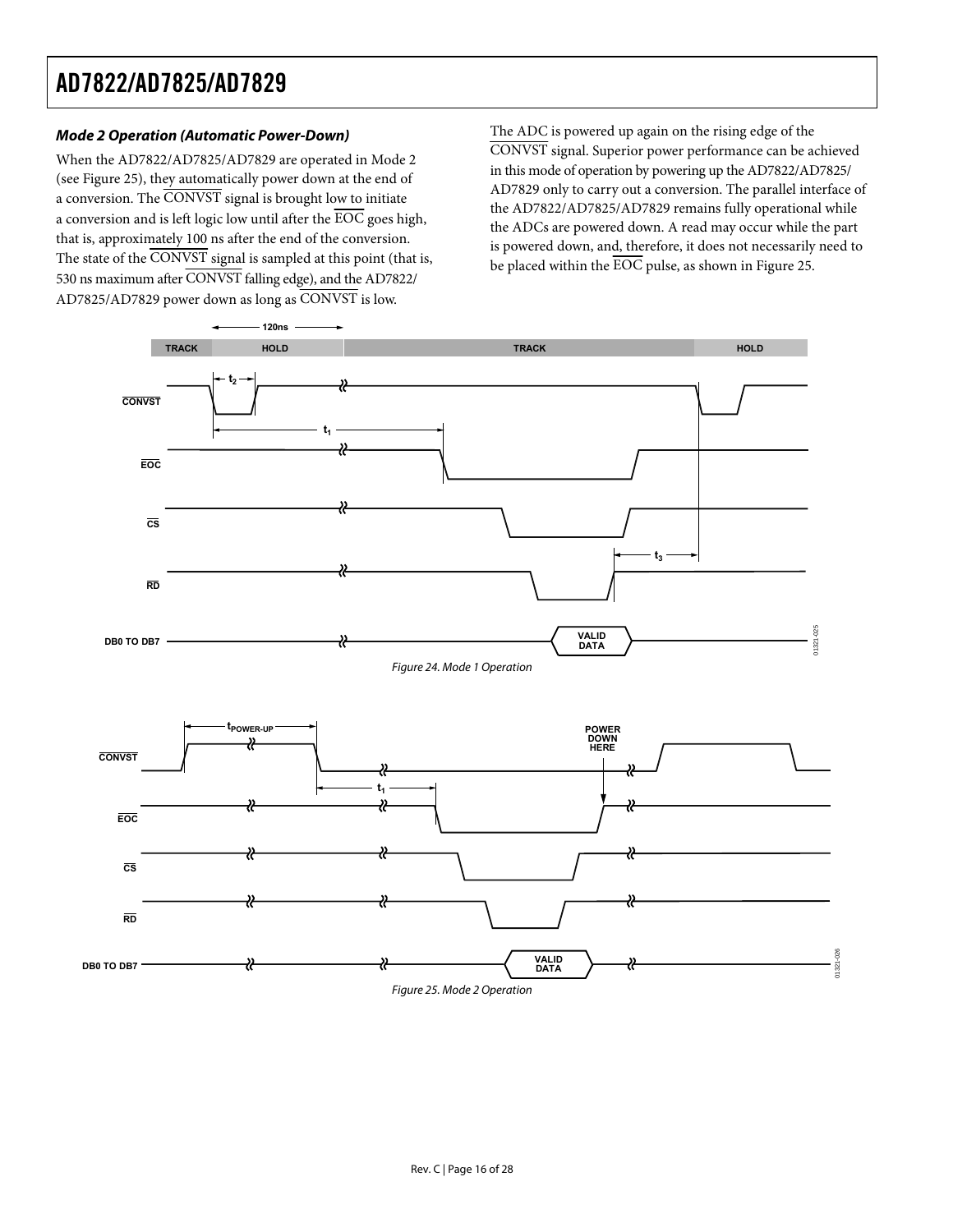### <span id="page-16-2"></span><span id="page-16-1"></span><span id="page-16-0"></span>**PARALLEL INTERFACE**

The parallel interface of the AD7822/AD7825/AD7829 is eight bits wide. [Figure 26](#page-16-3) shows a timing diagram illustrating the operational sequence of the AD7822/AD7825/AD7829 parallel interface. The multiplexer address is latched into the AD7822/ AD7825/AD7829 on the falling edge of the RD input. The onchip track-and-hold goes into hold mode on the falling edge of CONVST, and a conversion is also initiated at this point. When the conversion is complete, the end of conversion line (EOC) pulses low to indicate that new data is available in the output register of the AD7822/AD7825/AD7829. The EOC pulse stays logic low for a maximum time of 110 ns.

However, the  $\overline{\text{EOC}}$  pulse can be reset high by a rising edge of  $\overline{\text{RD}}$ . This  $\overline{\text{EOC}}$  line can be used to drive an edge-triggered interrupt of a microprocessor.  $\overline{\text{CS}}$  and  $\overline{\text{RD}}$  going low accesses the 8-bit conversion result. It is possible to tie  $\overline{CS}$  permanently low and use only  $\overline{\rm RD}$  to access the data. In systems where the part is interfaced to a gate array or ASIC, this EOC pulse can be applied to the  $\overline{\text{CS}}$  and  $\overline{\text{RD}}$  inputs to latch data out of the AD7822/ AD7825/AD7829 and into the gate array or ASIC. This means that the gate array or ASIC does not need any conversion status recognition logic, and it also eliminates the logic required in the gate array or ASIC to generate the read signal for the AD7822/ AD7825/AD7829.



<span id="page-16-3"></span>Figure 26. AD7822/AD7825/AD7829 Parallel Port Timing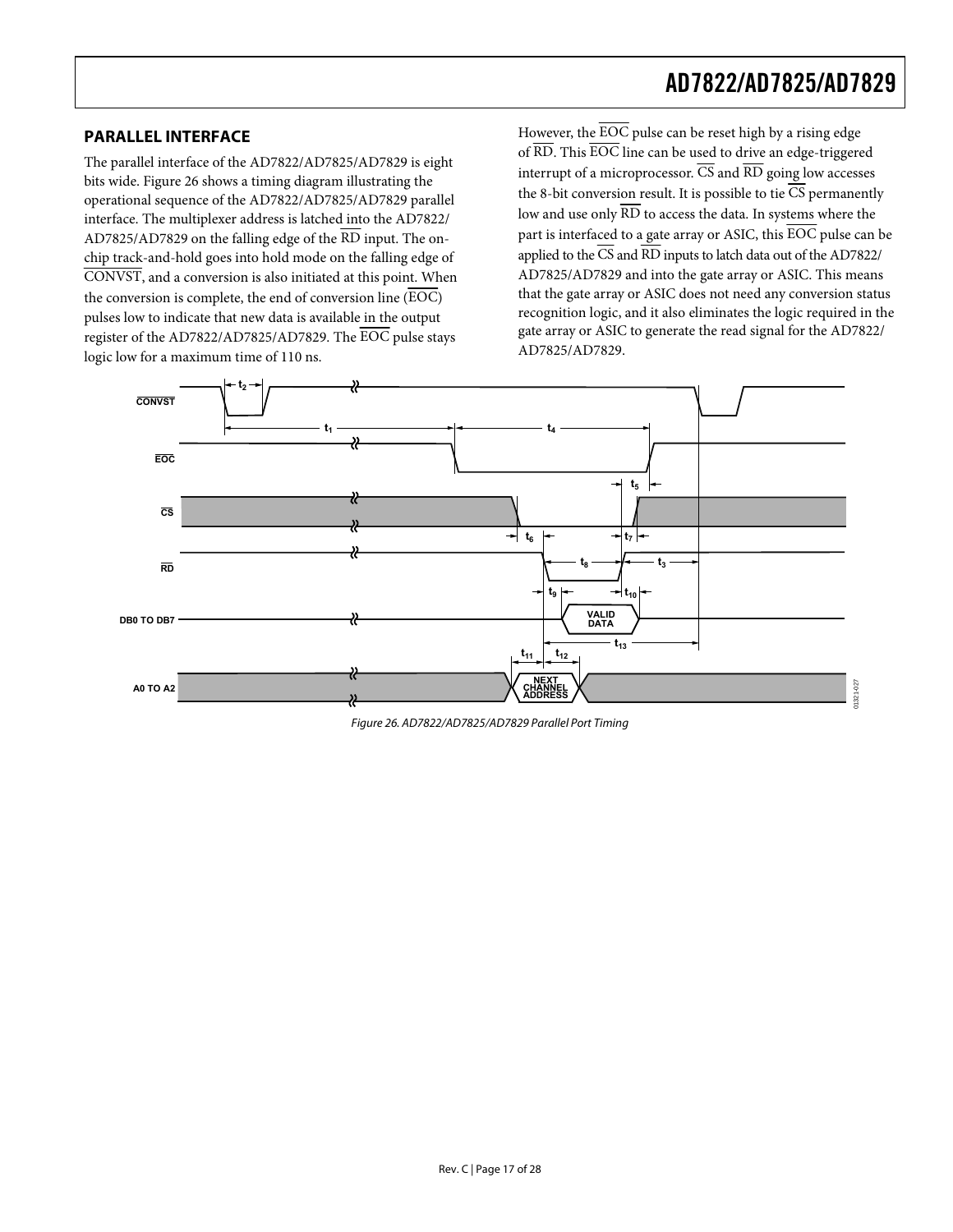## <span id="page-17-0"></span>MICROPROCESSOR INTERFACING

The parallel port on the AD7822/AD7825/AD7829 allows the ADCs to be interfaced to a range of many different microcontrollers. This section explains how to interface the AD7822/ AD7825/AD7829 with some of the more common microcontroller parallel interface protocols.

### **AD7822/AD7825/AD7829 TO 8051**

<span id="page-17-2"></span>[Figure 27](#page-17-1) shows a parallel interface between the AD7822/AD7825/ AD7829 and the 8051 microcontroller. The EOCsignal on the AD7822/AD7825/AD7829 provides an interrupt request to the 8051 when a conversion ends and data is ready. Port 0 of the 8051 can serve as an input or output port; or, as in this case when used together with the address latch enable (ALE) of the 8051, can be used as a bidirectional low order address and data bus. The ALE output of the 8051 is used to latch the low byte of the address during accesses to the device, while the high order address byte is supplied from Port 2. Port 2 latches remain stable when the AD7822/AD7825/ AD7829 are addressed because they do not have to be turned around (set to 1) for data input, as is the case for Port 0.



Figure 27. Interfacing to the 8051

### <span id="page-17-3"></span><span id="page-17-1"></span>**AD7822/AD7825/AD7829 TO PIC16C6x/PIC16C7x**

[Figure 28](#page-17-2) shows a parallel interface between the AD7822/ AD7825/AD7829 and the PIC16C64/PIC16C65/PIC16C74. The EOC signal on the AD7822/AD7825/AD7829 provides an interrupt request to the microcontroller when a conversion begins. Of the PIC16C6x/PIC16C7x range of microcontrollers, only the PIC16C64/PIC16C65/PIC16C74 can provide the option of a parallel slave port. Port D of the microcontroller operates as an 8-bit wide parallel slave port when Control Bit PSPMODE in the TRISE register is set. Setting PSPMODE enables Port Pin RE0 to be the RD output and RE2 to be the CS (chip select) output. For this functionality, the corresponding data direction bits of the TRISE register must be configured as outputs (reset to 0). See the PIC16C6x/PIC16C7x microcontroller user manual.



Figure 28. Interfacing to the PIC16C6x/ PIC16C7x

### **AD7822/AD7825/AD7829 TO ADSP-21xx**

[Figure 29](#page-17-3) shows a parallel interface between the AD7822/ AD7825/AD7829 and the ADSP-21xx series of DSPs. As before, the EOC signal on the AD7822/AD7825/AD7829 provides an interrupt request to the DSP when a conversion ends.



### **INTERFACING MULTIPLEXER ADDRESS INPUTS**

[Figure 30](#page-18-1) shows a simplified interfacing scheme between the AD7825/AD7829 and any microprocessor or microcontroller, which facilitates easy channel selection on the ADCs. The multiplexer address is latched on the falling edge of the RD signal, as outlined in the Parallel Interface section, allowing the use of the three LSBs of the address bus to select the channel address. As shown in [Figure 30,](#page-18-1) only Address Bit A3 to Address Bit A15 are address decoded, allowing A0 to A2 to be changed according to desired channel selection without affecting chip selection.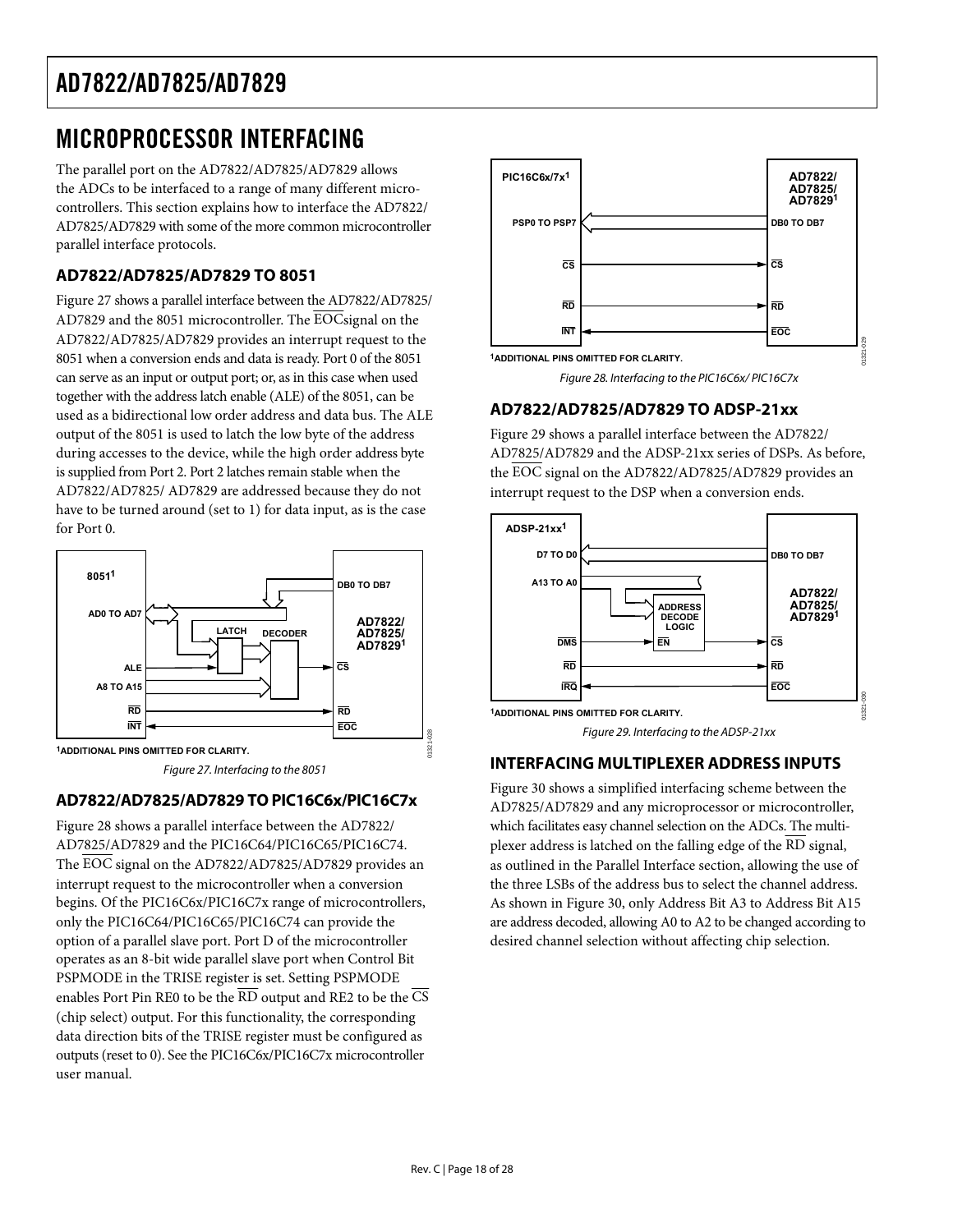### <span id="page-18-0"></span>**AD7822 STANDALONE OPERATION**

The AD7822, being the single channel device, does not have any multiplexer addressing associated with it and can be controlled with just one signal, that is, the CONVST signal. As shown in [Figure 31](#page-18-2), the  $\overline{\text{RD}}$  and  $\overline{\text{CS}}$  pins are both tied to the  $\overline{\text{EOC}}$  pin.

The resulting signal can be used as an interrupt request signal (IRQ) on a DSP, as a  $\overline{WR}$  signal to memory, or as a CLK to a latch or ASIC. The timing for this interface, as shown in [Figure 31](#page-18-2), demonstrates how, with the CONVST signal alone, a conversion can be initiated, data is latched out, and the operating mode of the AD7822 can be selected.

<span id="page-18-1"></span>

<span id="page-18-2"></span>Figure 31. AD7822 Standalone Operation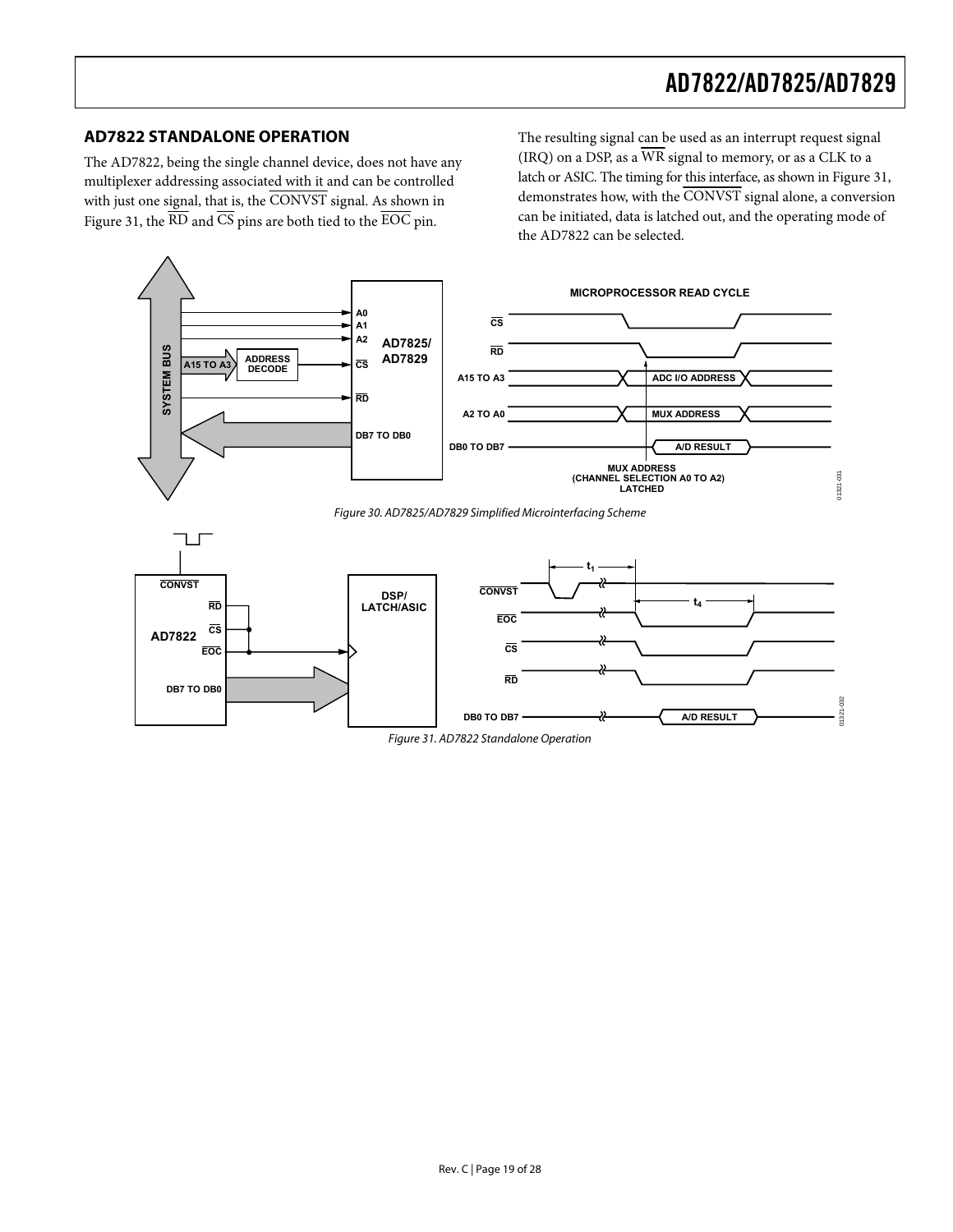### <span id="page-19-0"></span>OUTLINE DIMENSIONS



CONTROLLING DIMENSIONS ARE IN INCHES; MILLIMETER DIMENSIONS<br>(IN PARENTHESES) ARE ROUNDED-OFF INCH EQUIVALENTS FOR<br>REFERENCE ONLY AND ARE NOT APPROPRIATE FOR USE IN DESIGN.<br>CORNER LEADS MAY BE CONFIGURED AS WHOLE OR HALF LE **COMPLIANT TO JEDEC STANDARDS MS-001-AD**

Figure 32. 20-Lead Plastic Dual In-Line Package [PDIP] Narrow Body (N-20) Dimensions shown in inches and (millimeters)



(RW-20) Dimensions shown in millimeters and (inches)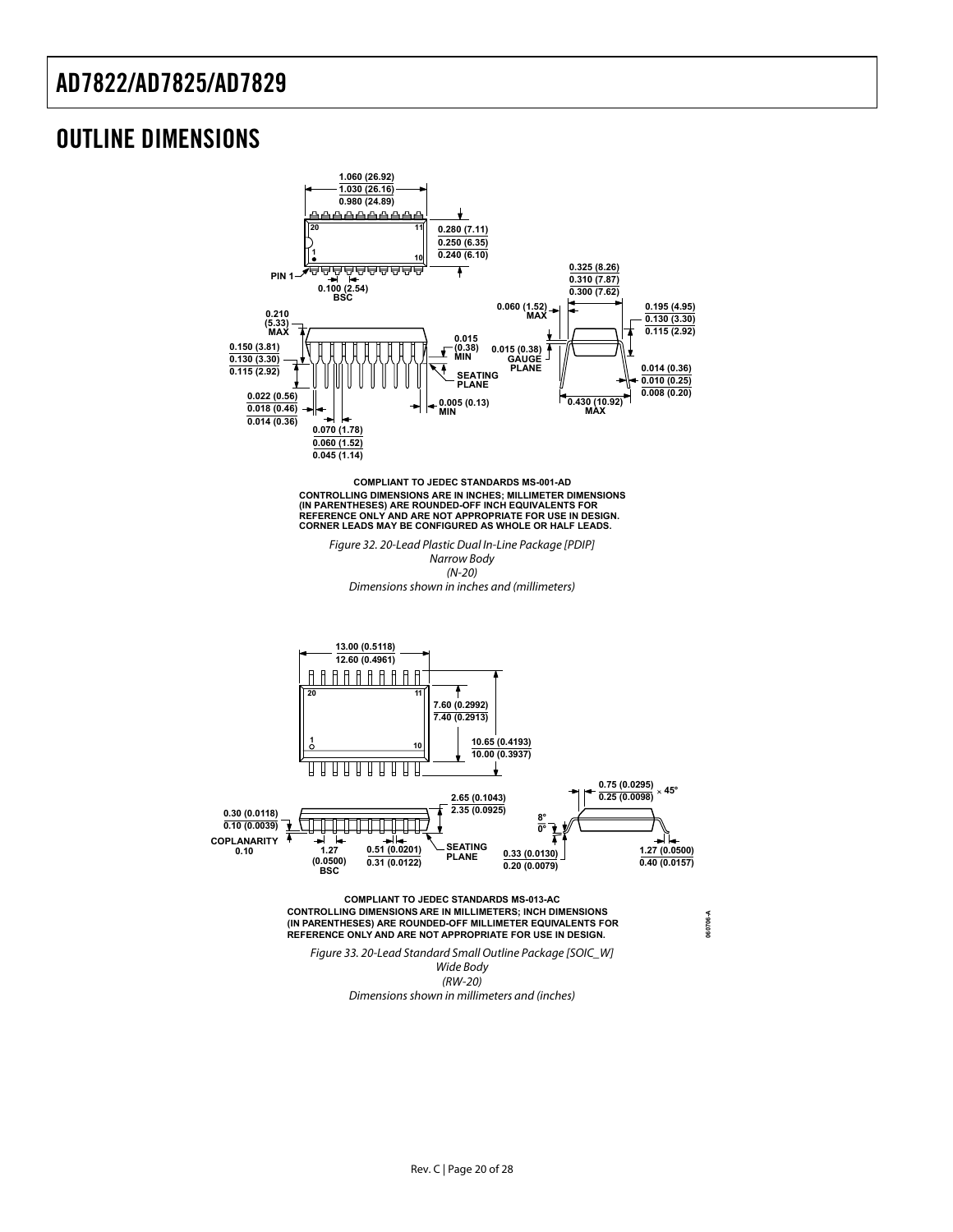

Figure 34. 20-Lead Thin Shrink Small Outline Package [TSSOP]

(RU-20)

Dimensions shown in millimeters



CONTROLLING DIMENSIONS ARE IN INCHES; MILLIMETER DIMENSIONS<br>(IN PARENTHESES) ARE ROUNDED-OFF INCH EQUIVALENTS FOR<br>REFERENCE ONLY AND ARE NOT APPROPRIATE FOR USE IN DESIGN.<br>CORNER LEADS MAY BE CONFIGURED AS WHOLE OR HALF LE **COMPLIANT TO JEDEC STANDARDS MS-001-AF**

Figure 35. 24-Lead Plastic Dual In-Line Package [PDIP] Narrow Body (N-24-1) Dimensions shown in inches and (millimeters)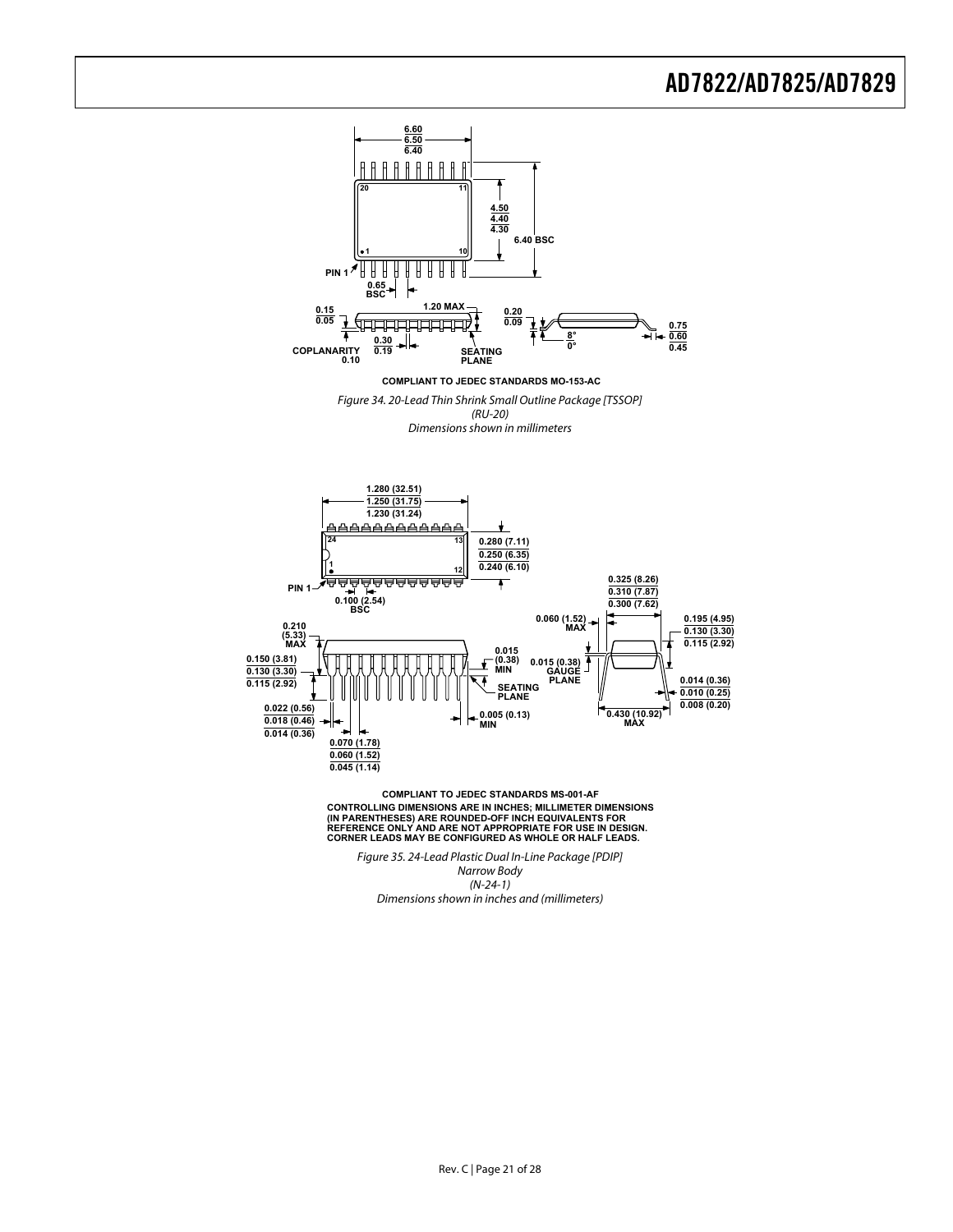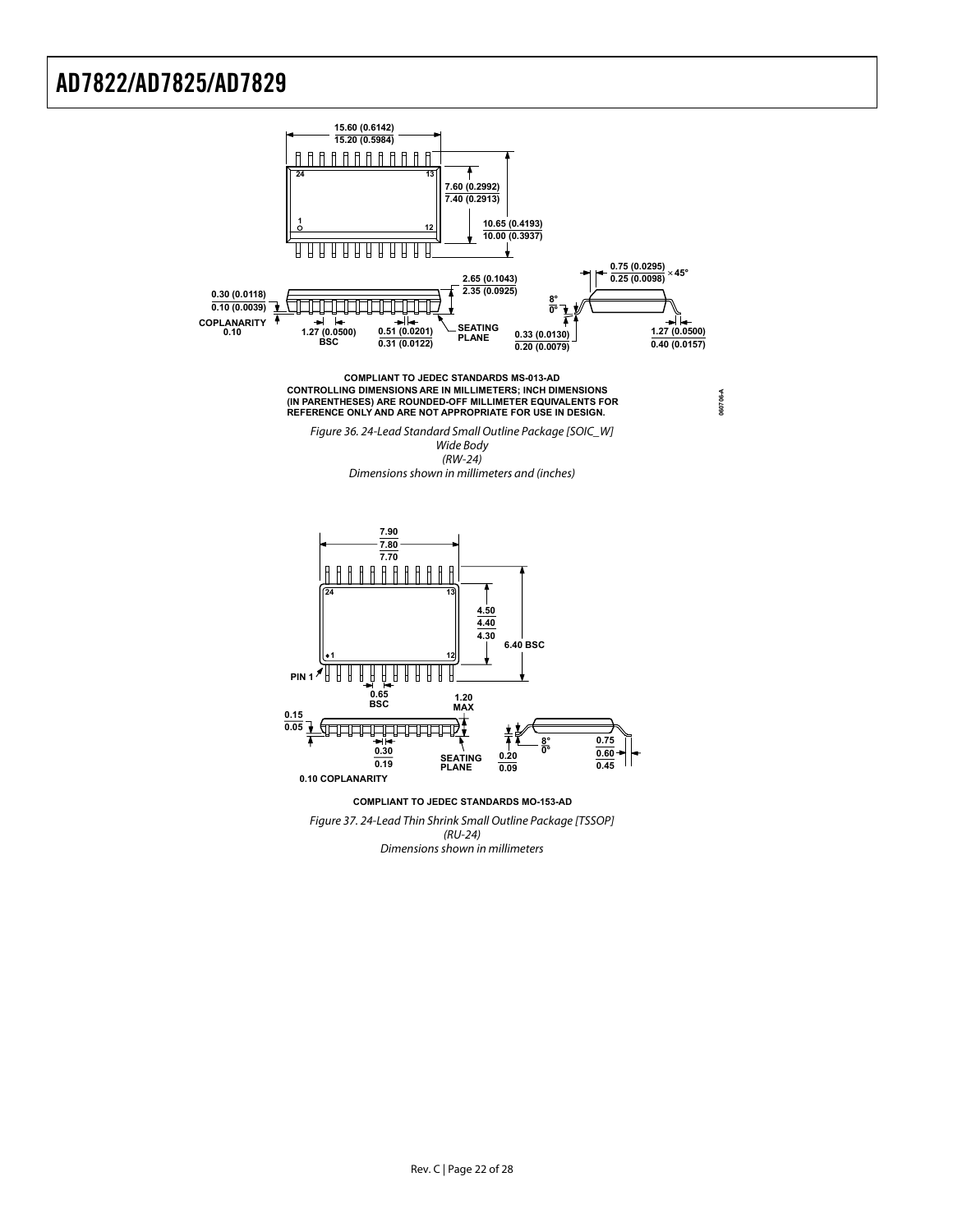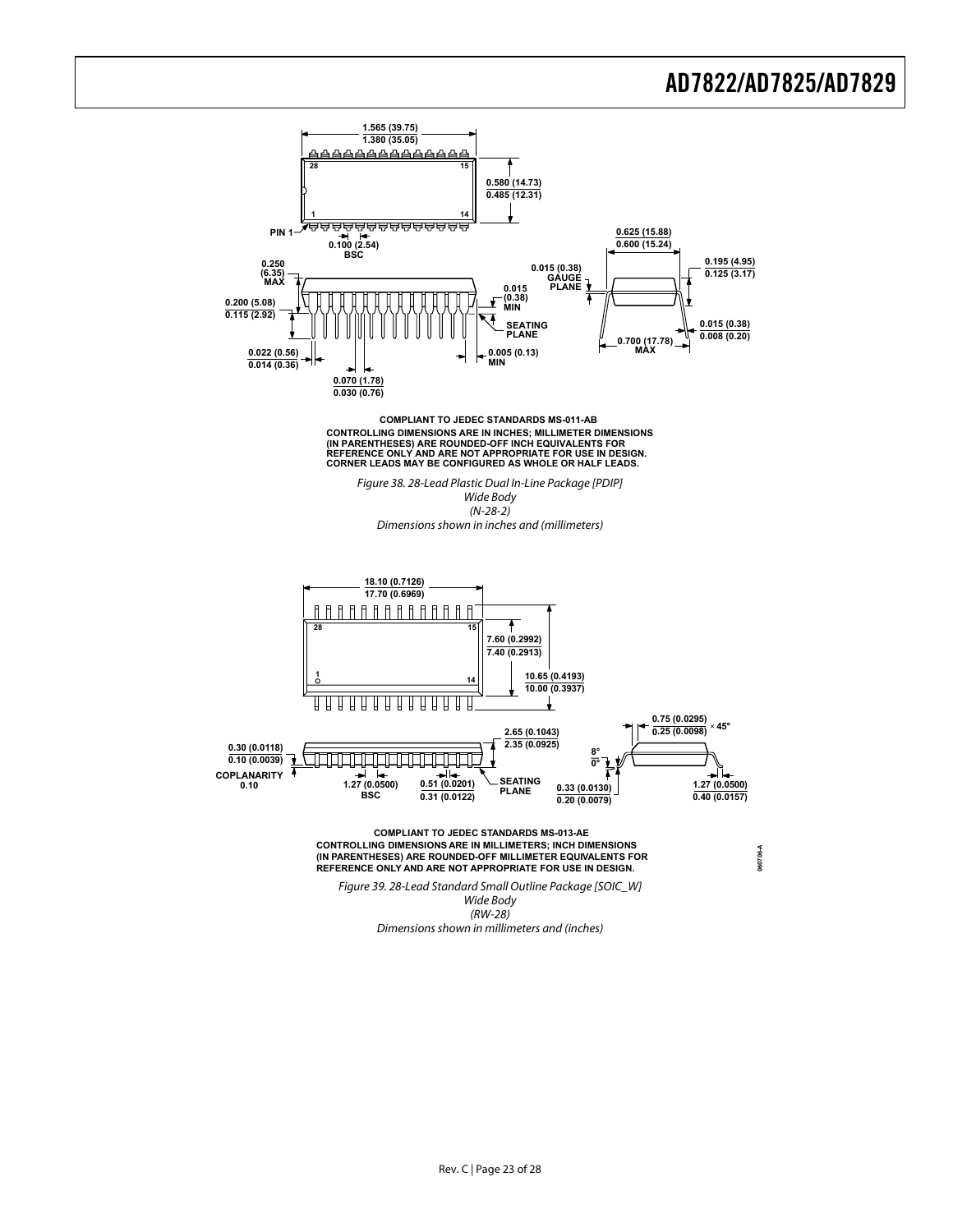

Figure 40. 28-Lead Thin Shrink Small Outline Package [TSSOP] (RU-28) Dimensions shown in millimeters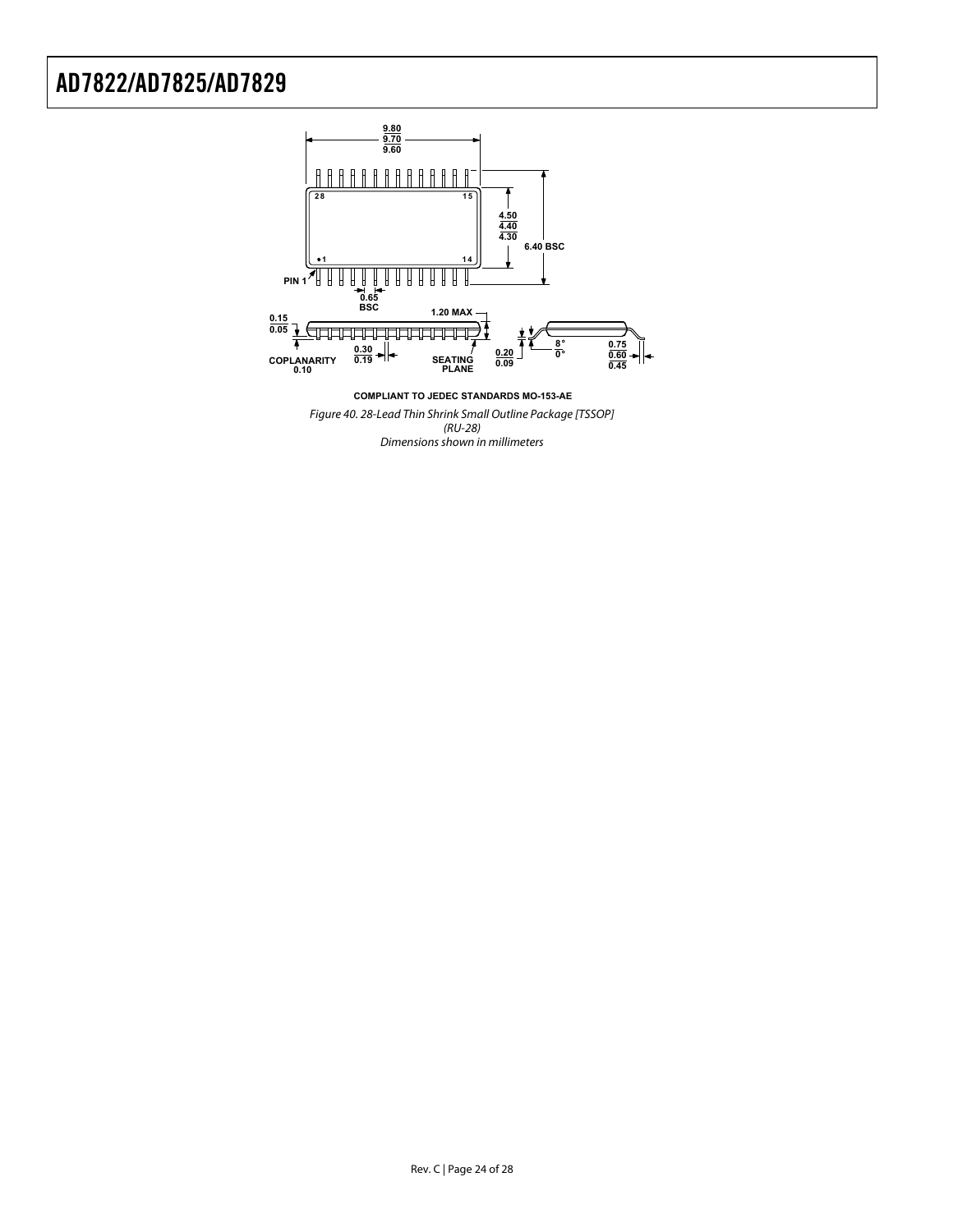#### <span id="page-24-0"></span>**ORDERING GUIDE**

<span id="page-24-1"></span>

| <b>Model</b>                 | <b>Temperature Range</b>           | <b>Package Description</b> | <b>Package Option</b> | <b>Linearity Error</b> |
|------------------------------|------------------------------------|----------------------------|-----------------------|------------------------|
| AD7822BN                     | $-40^{\circ}$ C to $+85^{\circ}$ C | 20-Lead PDIP               | $N-20$                | $\pm 0.75$ LSB         |
| AD7822BNZ <sup>1</sup>       | $-40^{\circ}$ C to $+85^{\circ}$ C | 20-Lead PDIP               | $N-20$                | $\pm 0.75$ LSB         |
| AD7822BR                     | $-40^{\circ}$ C to $+85^{\circ}$ C | 20-Lead SOIC_W             | <b>RW-20</b>          | $\pm$ 0.75 LSB         |
| AD7822BR-REEL                | $-40^{\circ}$ C to $+85^{\circ}$ C | 20-Lead SOIC_W             | <b>RW-20</b>          | $\pm$ 0.75 LSB         |
| AD7822BR-REEL7               | $-40^{\circ}$ C to $+85^{\circ}$ C | 20-Lead SOIC_W             | <b>RW-20</b>          | $\pm$ 0.75 LSB         |
| AD7822BRZ <sup>1</sup>       | $-40^{\circ}$ C to $+85^{\circ}$ C | 20-Lead SOIC_W             | <b>RW-20</b>          | $\pm$ 0.75 LSB         |
| AD7822BRZ-REEL <sup>1</sup>  | $-40^{\circ}$ C to $+85^{\circ}$ C | 20-Lead SOIC_W             | <b>RW-20</b>          | $\pm$ 0.75 LSB         |
| AD7822BRZ-REEL71             | $-40^{\circ}$ C to $+85^{\circ}$ C | 20-Lead SOIC_W             | <b>RW-20</b>          | $\pm$ 0.75 LSB         |
| AD7822BRU                    | $-40^{\circ}$ C to $+85^{\circ}$ C | 20-Lead TSSOP              | <b>RU-20</b>          | $\pm$ 0.75 LSB         |
| AD7822BRU-REEL               | $-40^{\circ}$ C to $+85^{\circ}$ C | 20-Lead TSSOP              | <b>RU-20</b>          | $\pm$ 0.75 LSB         |
| AD7822BRU-REEL7              | $-40^{\circ}$ C to $+85^{\circ}$ C | 20-Lead TSSOP              | <b>RU-20</b>          | $\pm$ 0.75 LSB         |
| AD7822BRUZ <sup>1</sup>      | $-40^{\circ}$ C to $+85^{\circ}$ C | 20-Lead TSSOP              | <b>RU-20</b>          | $\pm$ 0.75 LSB         |
| AD7822BRUZ-REEL <sup>1</sup> | $-40^{\circ}$ C to $+85^{\circ}$ C | 20-Lead TSSOP              | <b>RU-20</b>          | $\pm$ 0.75 LSB         |
| AD7822BRUZ-REEL71            | $-40^{\circ}$ C to $+85^{\circ}$ C | 20-Lead TSSOP              | <b>RU-20</b>          | $\pm$ 0.75 LSB         |
| AD7825BN                     | $-40^{\circ}$ C to $+85^{\circ}$ C | 24-Lead PDIP               | $N-24-1$              | $\pm$ 0.75 LSB         |
| AD7825BNZ <sup>1</sup>       | $-40^{\circ}$ C to $+85^{\circ}$ C | 24-Lead PDIP               | $N-24-1$              | $\pm$ 0.75 LSB         |
| AD7825BR                     | $-40^{\circ}$ C to $+85^{\circ}$ C | 24-Lead SOIC_W             | <b>RW-24</b>          | $\pm$ 0.75 LSB         |
| AD7825BR-REEL                | $-40^{\circ}$ C to $+85^{\circ}$ C | 24-Lead SOIC_W             | <b>RW-24</b>          | $\pm$ 0.75 LSB         |
| AD7825BR-REEL7               | $-40^{\circ}$ C to $+85^{\circ}$ C | 24-Lead SOIC_W             | <b>RW-24</b>          | $\pm$ 0.75 LSB         |
| AD7825BRZ <sup>1</sup>       | $-40^{\circ}$ C to $+85^{\circ}$ C | 24-Lead SOIC_W             | <b>RW-24</b>          | $\pm$ 0.75 LSB         |
| AD7825BRZ-REEL <sup>1</sup>  | $-40^{\circ}$ C to $+85^{\circ}$ C | 24-Lead SOIC_W             | <b>RW-24</b>          | $\pm$ 0.75 LSB         |
| AD7825BRZ-REEL71             | $-40^{\circ}$ C to $+85^{\circ}$ C | 24-Lead SOIC_W             | <b>RW-24</b>          | $\pm$ 0.75 LSB         |
| AD7825BRU                    | $-40^{\circ}$ C to $+85^{\circ}$ C | 24-Lead TSSOP              | <b>RU-24</b>          | $\pm$ 0.75 LSB         |
| AD7825BRU-REEL               | $-40^{\circ}$ C to $+85^{\circ}$ C | 24-Lead TSSOP              | <b>RU-24</b>          | $\pm$ 0.75 LSB         |
| AD7825BRU-REEL7              | $-40^{\circ}$ C to $+85^{\circ}$ C | 24-Lead TSSOP              | <b>RU-24</b>          | $\pm$ 0.75 LSB         |
| AD7825BRUZ <sup>1</sup>      | $-40^{\circ}$ C to $+85^{\circ}$ C | 24-Lead TSSOP              | <b>RU-24</b>          | $\pm$ 0.75 LSB         |
| AD7825BRUZ-REEL <sup>1</sup> | $-40^{\circ}$ C to $+85^{\circ}$ C | 24-Lead TSSOP              | <b>RU-24</b>          | $\pm$ 0.75 LSB         |
| AD7825BRUZ-REEL71            | $-40^{\circ}$ C to $+85^{\circ}$ C | 24-Lead TSSOP              | <b>RU-24</b>          | $\pm$ 0.75 LSB         |
| AD7829BN                     | $-40^{\circ}$ C to $+85^{\circ}$ C | 28-Lead PDIP               | $N-28-2$              | $\pm$ 0.75 LSB         |
| AD7829BNZ <sup>1</sup>       | $-40^{\circ}$ C to $+85^{\circ}$ C | 28-Lead PDIP               | $N-28-2$              | $\pm$ 0.75 LSB         |
| AD7829BR                     | $-40^{\circ}$ C to $+85^{\circ}$ C | 28-Lead SOIC_W             | <b>RW-28</b>          | $\pm$ 0.75 LSB         |
| AD7829BR-REEL                | $-40^{\circ}$ C to $+85^{\circ}$ C | 28-Lead SOIC_W             | <b>RW-28</b>          | $\pm$ 0.75 LSB         |
| AD7829BR-REEL7               | $-40^{\circ}$ C to $+85^{\circ}$ C | 28-Lead SOIC_W             | <b>RW-28</b>          | $\pm$ 0.75 LSB         |
| AD7829BRZ <sup>1</sup>       | $-40^{\circ}$ C to $+85^{\circ}$ C | 28-Lead SOIC_W             | <b>RW-28</b>          | $\pm$ 0.75 LSB         |
| AD7829BRZ-REEL <sup>1</sup>  | $-40^{\circ}$ C to $+85^{\circ}$ C | 28-Lead SOIC_W             | <b>RW-28</b>          | $\pm$ 0.75 LSB         |
| AD7829BRZ-REEL71             | $-40^{\circ}$ C to $+85^{\circ}$ C | 28-Lead SOIC_W             | <b>RW-28</b>          | $\pm$ 0.75 LSB         |
| AD7829BRU                    | $-40^{\circ}$ C to $+85^{\circ}$ C | 28-Lead TSSOP              | <b>RU-28</b>          | $\pm$ 0.75 LSB         |
| AD7829BRU-REEL               | $-40^{\circ}$ C to $+85^{\circ}$ C | 28-Lead TSSOP              | <b>RU-28</b>          | $\pm$ 0.75 LSB         |
| AD7829BRU-REEL7              | $-40^{\circ}$ C to $+85^{\circ}$ C | 28-Lead TSSOP              | <b>RU-28</b>          | $\pm$ 0.75 LSB         |
| AD7829BRUZ <sup>1</sup>      | $-40^{\circ}$ C to $+85^{\circ}$ C | 28-Lead TSSOP              | <b>RU-28</b>          | $\pm$ 0.75 LSB         |
| AD7829BRUZ-REEL <sup>1</sup> | $-40^{\circ}$ C to $+85^{\circ}$ C | 28-Lead TSSOP              | <b>RU-28</b>          | $\pm$ 0.75 LSB         |
| AD7829BRUZ-REEL71            | $-40^{\circ}$ C to $+85^{\circ}$ C | 28-Lead TSSOP              | <b>RU-28</b>          | $\pm$ 0.75 LSB         |

 $1 Z = Pb$ -free part.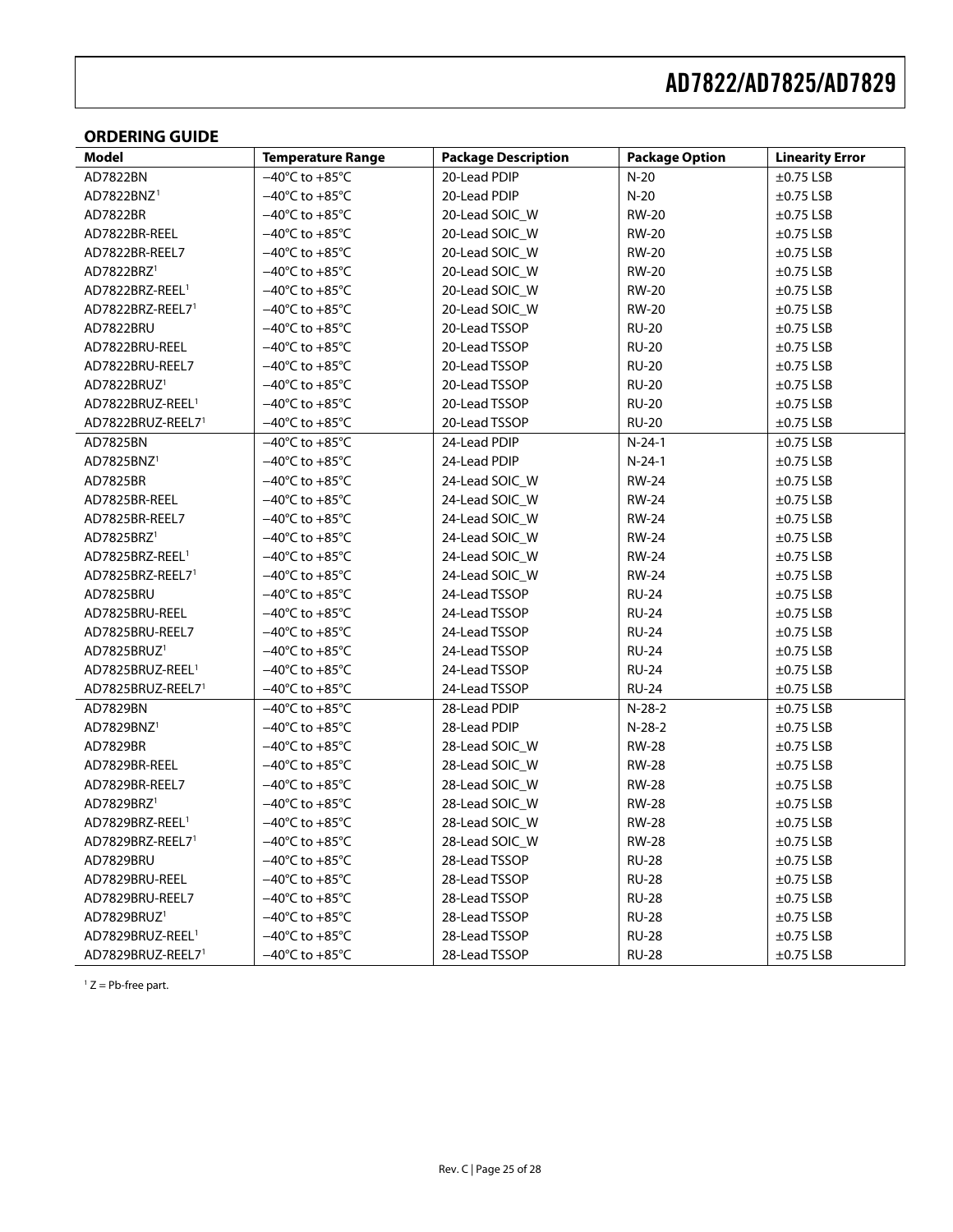## **NOTES**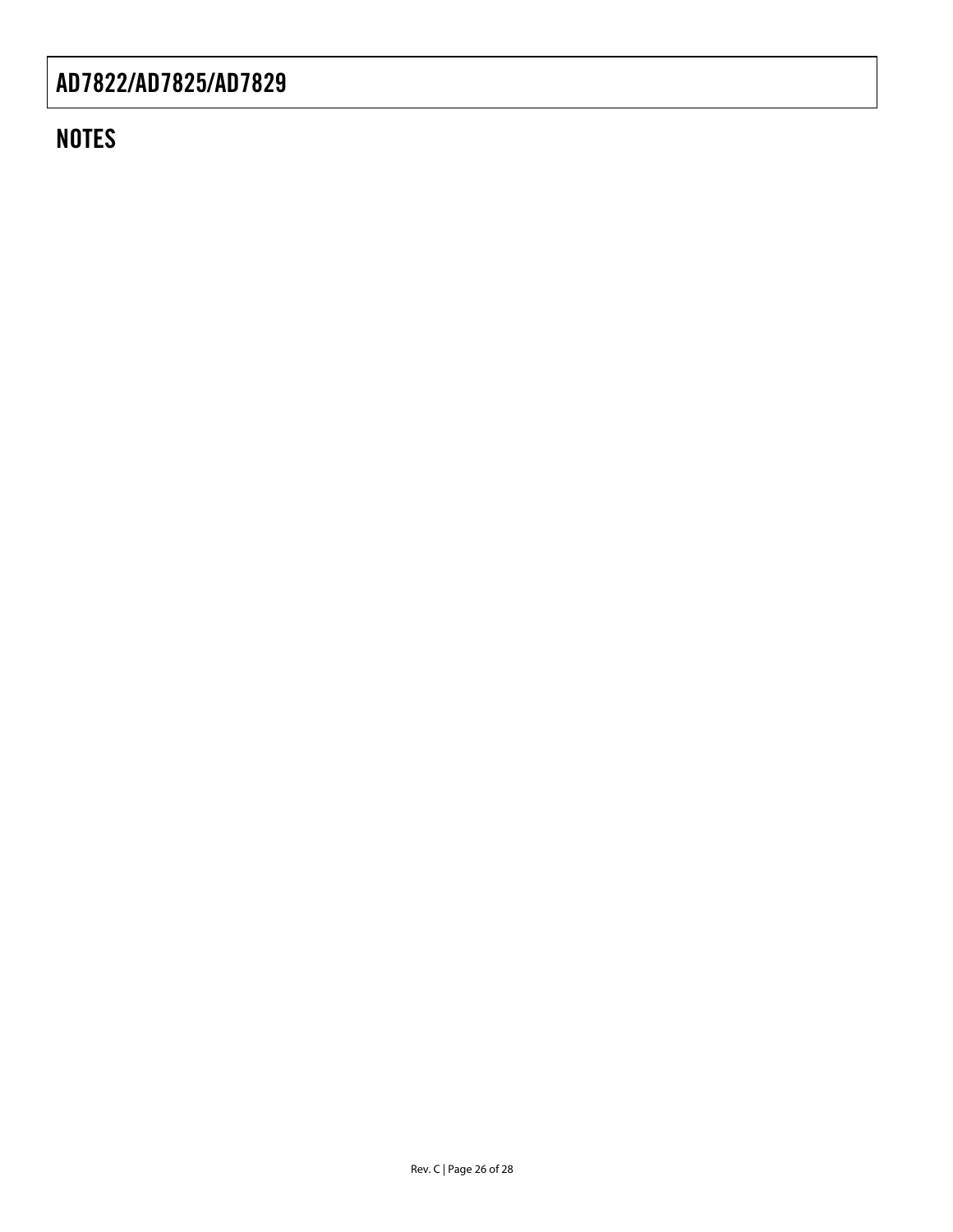## **NOTES**